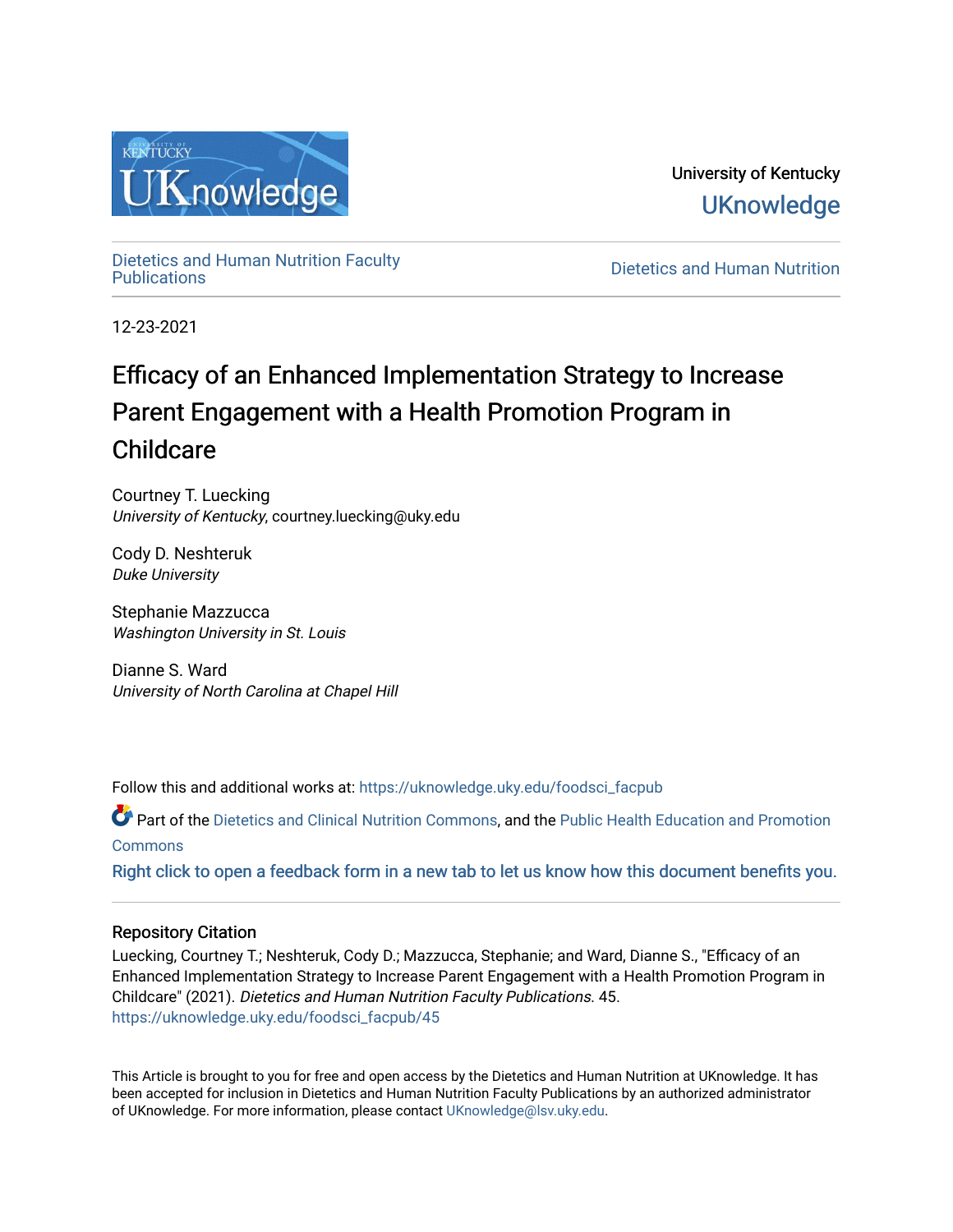## Efficacy of an Enhanced Implementation Strategy to Increase Parent Engagement with a Health Promotion Program in Childcare

Digital Object Identifier (DOI) https://doi.org/10.3390/ijerph19010106

### Notes/Citation Information

Published in International Journal of Environmental Research and Public Health, v. 19, issue 1, 106.

© 2021 by the authors. Licensee MDPI, Basel, Switzerland.

This article is an open access article distributed under the terms and conditions of the Creative Commons Attribution (CC BY) license ([https://creativecommons.org/licenses/by/4.0/\)](https://creativecommons.org/licenses/by/4.0/).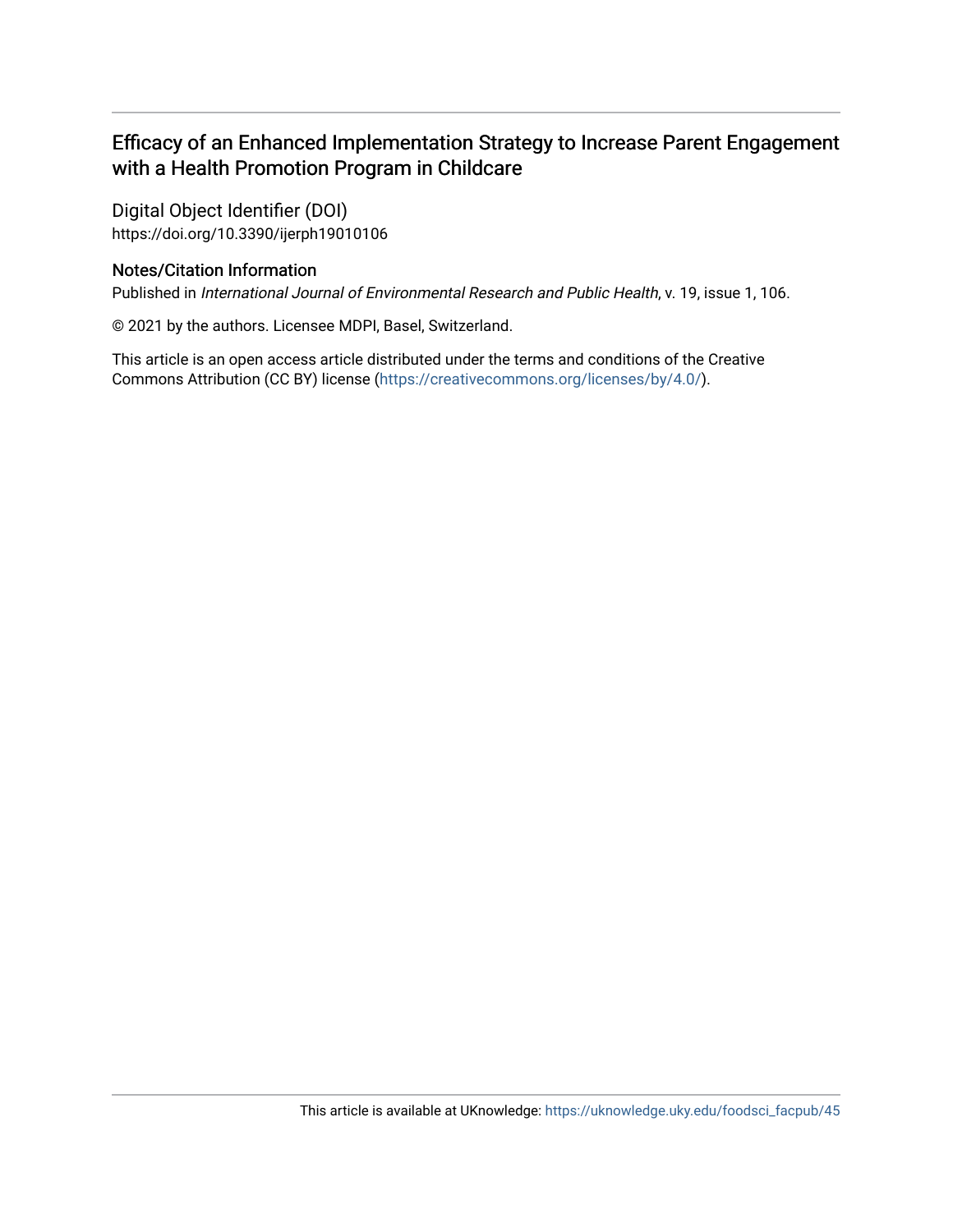



# *Article* **Efficacy of an Enhanced Implementation Strategy to Increase Parent Engagement with a Health Promotion Program in Childcare**

**Courtney T. Luecking 1,\* [,](https://orcid.org/0000-0002-6897-9337) Cody D. Neshteruk <sup>2</sup> [,](https://orcid.org/0000-0002-0516-6873) Stephanie Mazzucca <sup>3</sup> and Dianne S. Ward <sup>4</sup>**

- <sup>1</sup> Department of Dietetics and Human Nutrition, College of Agriculture, Food and Environment, University of Kentucky, Lexington, KY 40506, USA
- <sup>2</sup> Department of Population Health Sciences, Duke University School of Medicine, Durham, NC 27710, USA; cody.neshteruk@duke.edu
- <sup>3</sup> Brown School, Washington University in St. Louis, St. Louis, MO 63130, USA; smazzucca@wustl.edu<br><sup>4</sup> Contex for Health Promotion and Disease Prevention. Department of Nutrition <sup>4</sup> Center for Health Promotion and Disease Prevention, Department of Nutrition,
- University of North Carolina at Chapel Hill, Chapel Hill, NC 27599, USA; dsward@email.unc.edu
- **\*** Correspondence: courtney.luecking@uky.edu; Tel.: +1-859-257-9047

**Abstract:** Previous efforts to involve parents in implementation of childcare-based health promotion interventions have yielded limited success, suggesting a need for different implementation strategies. This study evaluated the efficacy of an enhanced implementation strategy to increase parent engagement with *Healthy Me*, *Healthy We*. This quasi-experimental study included childcare centers from the second of two waves of a cluster-randomized trial. The standard approach (giving parents intervention materials, prompting participation at home, inviting participation with classroom events) was delivered in 2016–2017 (29 centers, 116 providers, and 199 parents). The enhanced approach (standard plus seeking feedback, identifying and addressing barriers to parent participation) was delivered in 2017–2018 (13 centers, 57 providers, and 114 parents). Parent engagement was evaluated at two levels. For the center-level, structured interview questions with providers throughout the intervention were systematically scored. For the parent-level, parents completed surveys following the intervention. Differences in parent engagement were evaluated using linear regression (center-level) and mixed effects (parent-level) models. Statistical significance was set at *p <* 0.025 for two primary outcomes. There was no difference in parent engagement between approaches at the center-level,  $\beta$  =  $-1.45$  (95% confidence interval,  $-4.76$  to 1.87),  $p$  = 0.38l. However, the enhanced approach had higher parent-level scores,  $β = 3.60$ , (95% confidence interval, 1.49 to 5.75),  $p < 0.001$ . In the enhanced approach group, providers consistently reported greater satisfaction with the intervention than parents  $(p < 0.001)$ , yet their fidelity of implementing the enhanced approach was low (less than 20%). Results show promise that parent engagement with childcare-based health promotion innovations can positively respond to appropriately designed and executed implementation strategies, but strategies need to be feasible and acceptable for all stakeholders.

**Keywords:** implementation; nutrition; physical activity; early care and education; family

#### **1. Introduction**

Early care and education (ECE) settings are important for improving children's dietary and physical activity behaviors [\[1\]](#page-14-0). A variety of policies, programs, and practices (i.e., innovations) within ECE settings have shown, under carefully controlled research conditions, to positively influence children's diet and physical activity [\[2\]](#page-14-1). However, low adoption and/or insufficient implementation of these evidence-based innovations has yielded mixed effects in more pragmatic conditions [\[3,](#page-14-2)[4\]](#page-14-3). In order to produce sustained positive change in young children's dietary and physical activity behaviors, strategies are needed to facilitate uptake and enhance implementation of effective innovations in ECE in real world conditions [\[5](#page-14-4)[,6\]](#page-14-5).



**Citation:** Luecking, C.T.; Neshteruk, C.D.; Mazzucca, S.; Ward, D.S. Efficacy of an Enhanced Implementation Strategy to Increase Parent Engagement with a Health Promotion Program in Childcare. *Int. J. Environ. Res. Public Health* **2022**, *19*, 106. [https://doi.org/10.3390/](https://doi.org/10.3390/ijerph19010106) [ijerph19010106](https://doi.org/10.3390/ijerph19010106)

Academic Editor: Paul B. Tchounwou

Received: 4 November 2021 Accepted: 18 December 2021 Published: 23 December 2021

**Publisher's Note:** MDPI stays neutral with regard to jurisdictional claims in published maps and institutional affiliations.



**Copyright:** © 2021 by the authors. Licensee MDPI, Basel, Switzerland. This article is an open access article distributed under the terms and conditions of the Creative Commons Attribution (CC BY) license [\(https://](https://creativecommons.org/licenses/by/4.0/) [creativecommons.org/licenses/by/](https://creativecommons.org/licenses/by/4.0/)  $4.0/$ ).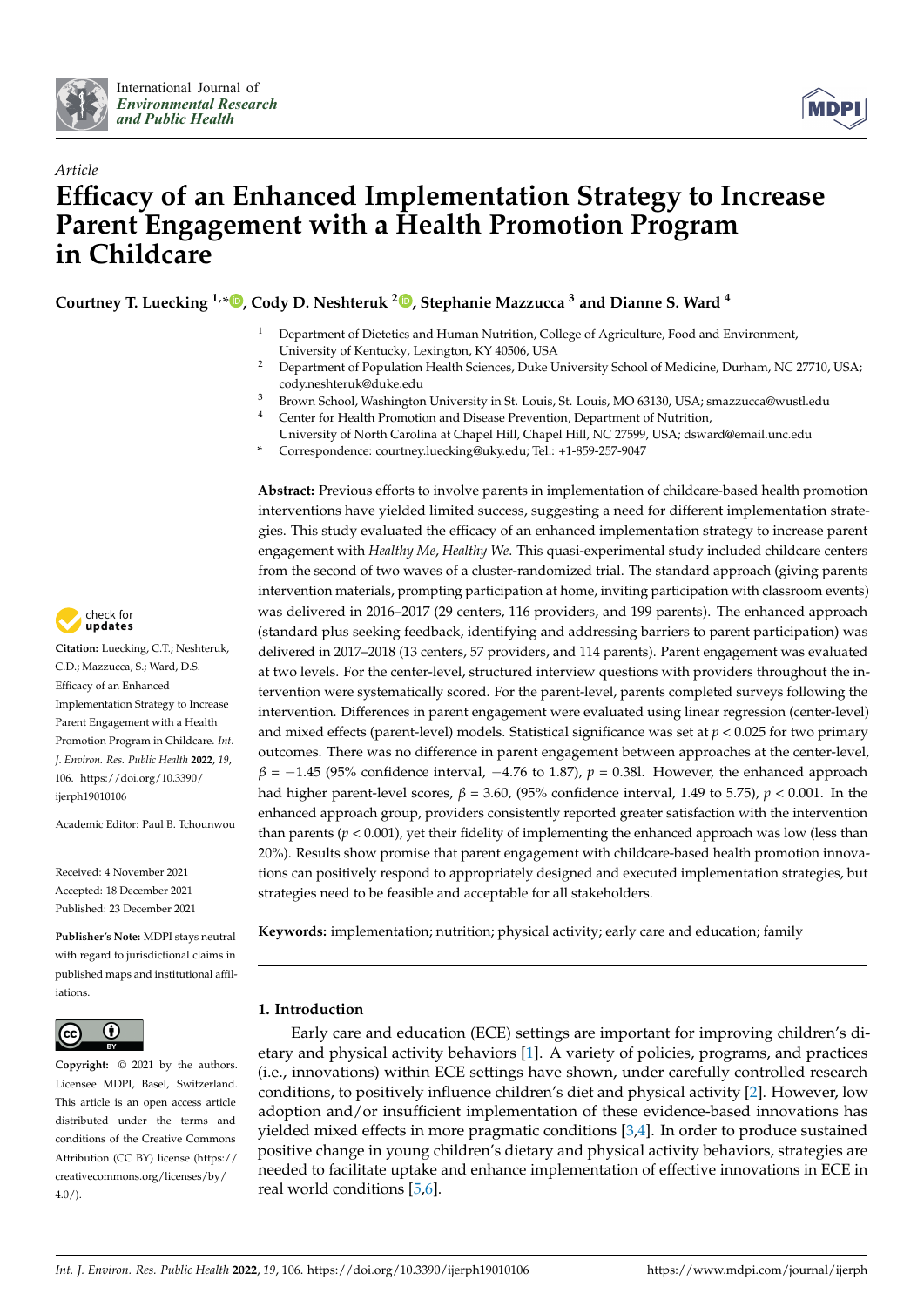Commonly used implementation strategies for supporting evidence-based innovations that promote healthy eating and physical activity in ECE settings include educational meetings and materials for ECE providers, educational outreach visits or academic detailing (in-person visits to ECE setting to provide information and support), small incentives, audit and feedback, opinion leaders, and reminders and tailored interventions [\[7,](#page-14-6)[8\]](#page-14-7). Although these implementation strategies likely improve implementation of innovations in ECE settings, they do not appear to impact children's dietary and physical activity behaviors [\[8\]](#page-14-7). This discrepancy between implementation and children's behaviors suggests a need for additional or different implementation strategies to enhance the effectiveness of existing innovations in real world settings. Implementation strategies focused on all caregivers, including parents, have had limited utilization but may address this discrepancy.

Involving parents in the implementation of ECE center-based innovations can strengthen intervention effects on eating, physical activity, and/or obesity prevention outcomes [\[9\]](#page-14-8). Some innovations have tested collaborative approaches with parents like goal setting or family events, but most have used low-intensity, passive approaches such as sending home brochures or worksheets that prompt minimal parent engagement [\[9,](#page-14-8)[10\]](#page-15-0). To improve the effectiveness of innovations, interactions among caregivers need to be bidirectional [\[11\]](#page-15-1). Intentional selection of strategies that incorporate behavior change techniques associated with effective interventions (e.g., goal setting, barrier identification, or problem solving) could support bidirectional interactions [\[12\]](#page-15-2). Furthermore, while many innovations aim to involve parents, few have measured and reported parent engagement [\[10\]](#page-15-0). Prior studies have measured parent engagement as either program enrollment or attendance [\[13,](#page-15-3)[14\]](#page-15-4), failing to capture the dynamic, multi-faceted process between ECE providers and parents that truly defines parent engagement [\[15\]](#page-15-5). *Healthy Me*, *Healthy We* (HMHW) is one example of an innovation designed to promote parent engagement with efforts to support healthier eating and physical activity for 3–4-year-old children attending ECE centers [\[16](#page-15-6)[–18\]](#page-15-7). This 8-month intervention included a set of implementation strategies for ECE providers to support parents in using components of HMHW at home, but parents reported low levels of implementation support and subsequently low levels of parent engagement [\[19\]](#page-15-8). As such, questions remain about the effectiveness of explicit strategies to involve parents in ways that improve implementation of innovations [\[10\]](#page-15-0).

Based on the limited success of previous studies, including that of HMHW, research is needed to identify strategies that facilitate collaborative efforts between ECE providers and parents to enable parents to be involved with implementation of innovations that support healthier behaviors for young children attending child care [\[6\]](#page-14-5). Therefore, the primary aim of this study was to evaluate the efficacy of an enhanced implementation strategy, compared to standard implementation, to increase parent engagement with the HMHW intervention. We hypothesized that ECE centers using the enhanced implementation strategy would have a higher parent engagement score at the end of the intervention period compared to ECE centers that used the standard implementation strategy. A secondary aim of this study was to evaluate implementation outcomes (i.e., acceptability, feasibility, appropriateness, and fidelity) [\[20\]](#page-15-9) for the enhanced implementation approach.

#### **2. Materials and Methods**

This study used a post-only with nonequivalent control group quasi-experimental study design [\[21\]](#page-15-10) embedded within the cluster randomized controlled trial of HMHW (Clinical Trials ID: NCT 02330354) [\[17\]](#page-15-11). Access to a delayed intervention control group from the randomized trial offered an important opportunity to better understand the successes and failures of the implementation approach and further explore how to increase parent involvement with health promotion programs [\[5\]](#page-14-4). The Institutional Review Board at the University of North Carolina at Chapel Hill approved all protocols. Results from this study are reported according to the Standards for Reporting Implementation Studies (StaRI) [\[22\]](#page-15-12).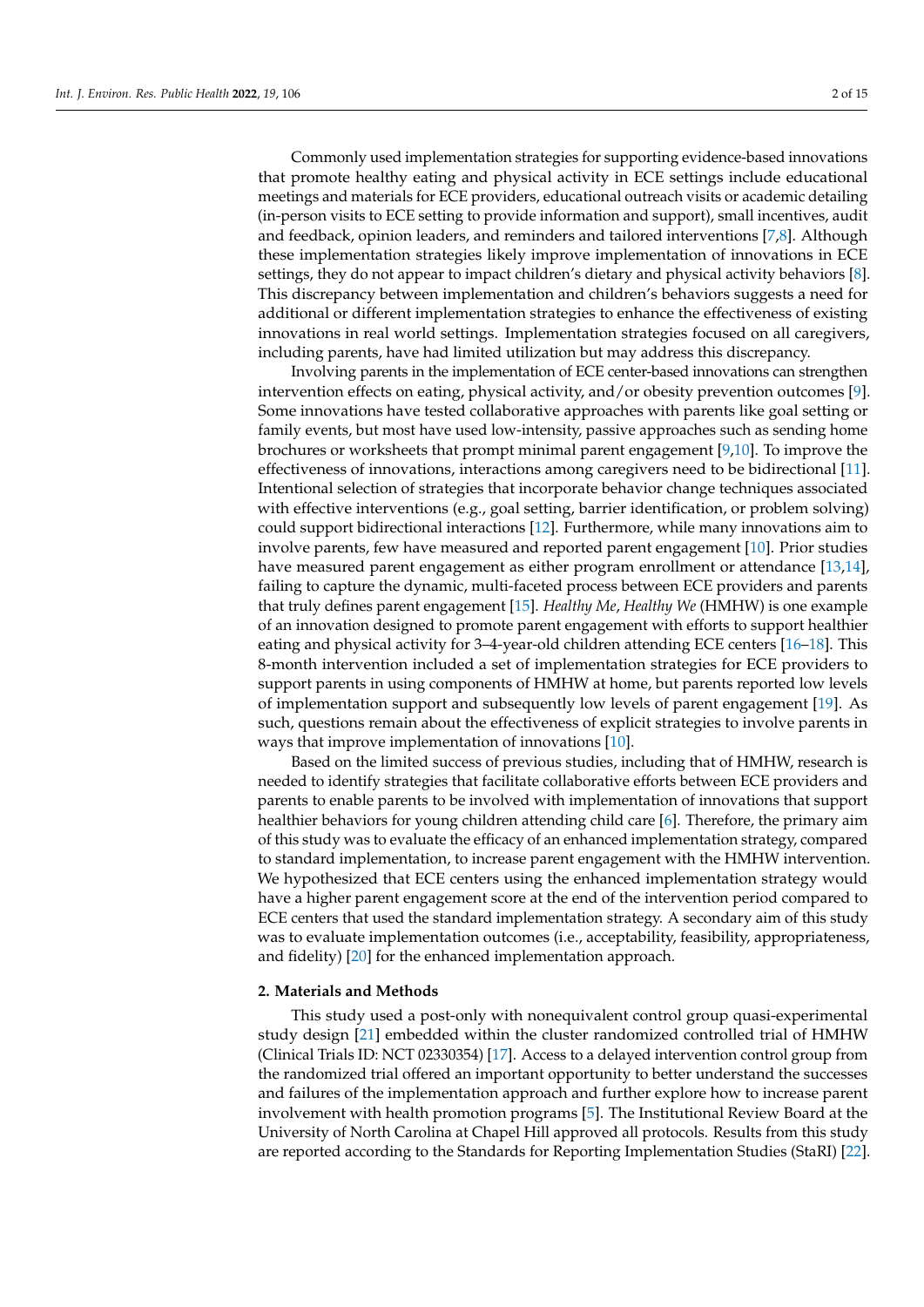#### *2.1. Participants*

Recruitment for the overarching cluster randomized trial occurred in two waves. To be eligible centers had to have at least one classroom for 3–4-year-olds, a quality rating (i.e., evaluation of staff training and program standards) from the North Carolina Division of Child Development and Early Education of 3–5 stars (on a 5-star scale) or exempt from quality rating (e.g., faith-based organizations), provide lunch, not serve only children with special needs, and consent provided from at least one teacher and seven parents of 3–4-yearolds [\[17\]](#page-15-11). Only centers in the second wave of the trial were eligible for participation in the current study. This second wave included 51 ECE centers from rural and suburban areas in central North Carolina. The 29 ECE centers randomized to deliver HMHW during the 2016–2017 school year were designated standard implementation and served as a historical control. The 22 ECE centers randomized to the delayed intervention group were eligible to participate in the enhanced implementation during the 2017–2018 school year. Upon completion of the main trial, ECE center directors from the delayed intervention group were contacted via phone and e-mail about the opportunity to participate in this follow-up study regarding an enhanced implementation strategy. Thirteen of the 22 eligible centers (59%) consented to participate. Directors and teachers (i.e., providers) signed informed consent. Only parents who completed and returned an anonymous survey were considered to have consented to participate in this research study.

#### *2.2. Intervention and Implementation Approaches*

The HMHW intervention has been described at length [\[16](#page-15-6)[,18\]](#page-15-7). Briefly, HMHW included kick-off and celebration events as well as four, 6-week units of branded, complementary educational materials (e.g., Family Guides, Activity Trackers) and interactive activities for use in the classroom and at home. To deliver the ECE center-based portion of HMHW, ECE providers received implementation support from the research team through educational manuals, classroom resources, two interactive educational meetings, and centralized technical assistance at three points during the intervention—before the kick-off event and near completion of units 1 and 3 [\[16\]](#page-15-6). In turn, ECE providers were expected to provide implementation support to parents for the home-based portion of HMHW by providing intervention materials, prompting participation at home by sending reminder Our Turn cards, and inviting parents (e.g., flyers and e-mail) to participate in events at the ECE center. Development of the standard approach has been previously described at length and is summarized in Table [1](#page-5-0) [\[16,](#page-15-6)[18,](#page-15-7)[19\]](#page-15-8).

To develop the enhanced implementation approach, we conducted a mixed methods comparative case study among seven centers from Wave 1 of the overarching trial that demonstrated low and high parent involvement with HMHW [\[23\]](#page-15-13). Two frameworks informed the development of semi-structured interview guides and the initial coding frameworks. The Consolidated Framework for Implementation Research [\[24\]](#page-15-14) provided a structure for exploring determinants (i.e., barriers and facilitators) that influenced implementation of HMHW. Epstein's framework for school–family–community partnerships provided practical guidance for developing partnerships between educational organizations and families [\[25\]](#page-15-15). In applying both frameworks, we identified contextual and practical elements influencing parent involvement with the intervention. Notably, ECE providers rarely inquired about parents' experiences with the program at home. As such, we identified (1) 'intervening with parents to enhance uptake and adherence' and (2) 'obtaining and using parents' feedback' as two promising strategies for ECE providers to solicit feedback about parents' experiences at home and to help identify and address barriers to participation (described in Table [1\)](#page-5-0) [\[26–](#page-15-16)[28\]](#page-15-17).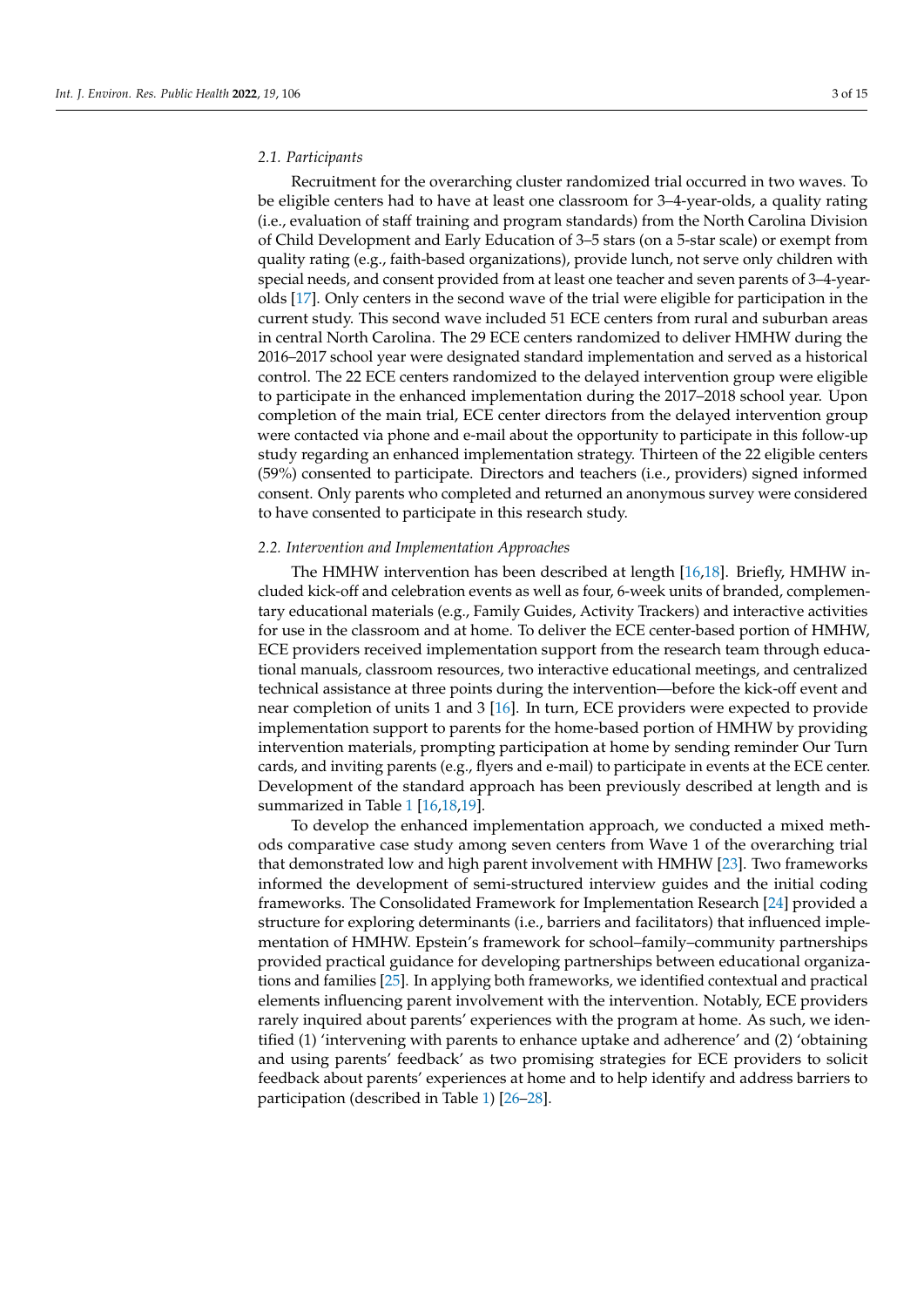| Implementation<br>Strategy [28]                           | Action                                                                                                                                                                                                                                                                                             | <b>Target</b>                                                                                                                                                                                                       | <b>Temporality and Dose</b>                                                                                                                               | <b>Implementation Outcome [20]</b>                                                            | Justification                                                                                                                                       |
|-----------------------------------------------------------|----------------------------------------------------------------------------------------------------------------------------------------------------------------------------------------------------------------------------------------------------------------------------------------------------|---------------------------------------------------------------------------------------------------------------------------------------------------------------------------------------------------------------------|-----------------------------------------------------------------------------------------------------------------------------------------------------------|-----------------------------------------------------------------------------------------------|-----------------------------------------------------------------------------------------------------------------------------------------------------|
| Standard                                                  |                                                                                                                                                                                                                                                                                                    |                                                                                                                                                                                                                     |                                                                                                                                                           |                                                                                               |                                                                                                                                                     |
| Distribute educational materials                          | Teachers distribute and explain family<br>guides to parents in person                                                                                                                                                                                                                              | Parents' knowledge about the<br>program and targeted behaviors.<br>Resources and opportunities for<br>parents to practice<br>targeted behaviors                                                                     | At the start of each unit<br>Four units                                                                                                                   | Adoption<br>Fidelity to program activities                                                    | Family guides were key source of<br>information to guide parents<br>through program participation                                                   |
| Remind families                                           | Teachers distribute Our Turn cards to<br>parents in person                                                                                                                                                                                                                                         | Prompt families to do program<br>activities at home                                                                                                                                                                 | Send home the same day a<br>classroom activity is<br>completed<br>At least 32 times: eight or<br>more times during each of<br>the four units              | Fidelity to program activities                                                                | Prompts/cues and reminder<br>systems have been shown to<br>promote adherence and<br>engagement [29]                                                 |
| Involve parents or other<br>family members                | Directors and teachers invite parents to<br>attend or otherwise support (e.g., sending<br>food for tasting events) kick-off,<br>celebration, or other classroom activities                                                                                                                         | Knowledge about the<br>intervention, sharing child's<br>excitement, and realizing effect of<br>intervention will increase parents'<br>understanding of their role and<br>motivation to implement<br>program at home | During the 8-month<br>intervention period<br>At least twice (for kick-off<br>and celebration events)                                                      | Adoption<br>Fidelity to program activities                                                    | Knowledge and skills for new<br>practices or programs can<br>support buy-in and<br>participation [30]                                               |
| Enhanced (standard strategies, plus the following)        |                                                                                                                                                                                                                                                                                                    |                                                                                                                                                                                                                     |                                                                                                                                                           |                                                                                               |                                                                                                                                                     |
| Intervene with parents to<br>enhance uptake and adherence | Directors and teachers use conversation<br>starter cards to initiate communication<br>about classroom and home activities or<br>general eating and physical activity<br>behaviors, which may include providing<br>encouragement, role modeling behaviors<br>and activities, and/or problem solving | Identify and address barriers<br>parents face completing home<br>activities and/or targeted<br>behaviors to promote healthier<br>eating and physical activity<br>(BCT 1.2: problem solving)                         | Initiate before prompting<br>parents to do a home<br>activityAt least eight times:<br>two or more times during<br>each of the four units                  | Acceptability<br>Appropriateness<br>Adoption<br>Feasibility<br>Fidelity to program activities | Problem solving identified<br>barriers can promote program<br>adoption and continued<br>engagement [26,27]                                          |
| Obtain and use<br>parents' feedback                       | Directors and teachers use follow-up<br>conversation starter cards to initiate<br>communication about experiences with<br>home and classroom activities to evaluate<br>what could be done differently in the<br>delivery or support to deliver the<br>intervention at home or within classroom     | Create (more) explicit<br>opportunities to solicit and act on<br>feedback about the program and<br>targeted behaviors<br>(BCT 1.6: discrepancy between<br>current behavior and goal)                                | Initiate within 1 week after<br>prompting parents to do a<br>home activity<br>At least eight times: two or<br>more times during each of<br>the four units | Acceptability<br>Appropriateness<br>Adoption<br>Feasibility<br>Fidelity to program activities | Feedback can identify whether<br>approach is working and either<br>reinforce efforts or determine<br>how to improve or approach<br>differently [27] |

**Table 1.** Discrete implementation strategies [\[28\]](#page-15-18) selected for early care and education providers (actors) to use with parents of 3–4-year-old children (target) to support adoption and implementation of the *Healthy Me*, *Healthy We* intervention.

<span id="page-5-0"></span>BCT indicates behavior change technique [\[31\]](#page-15-24).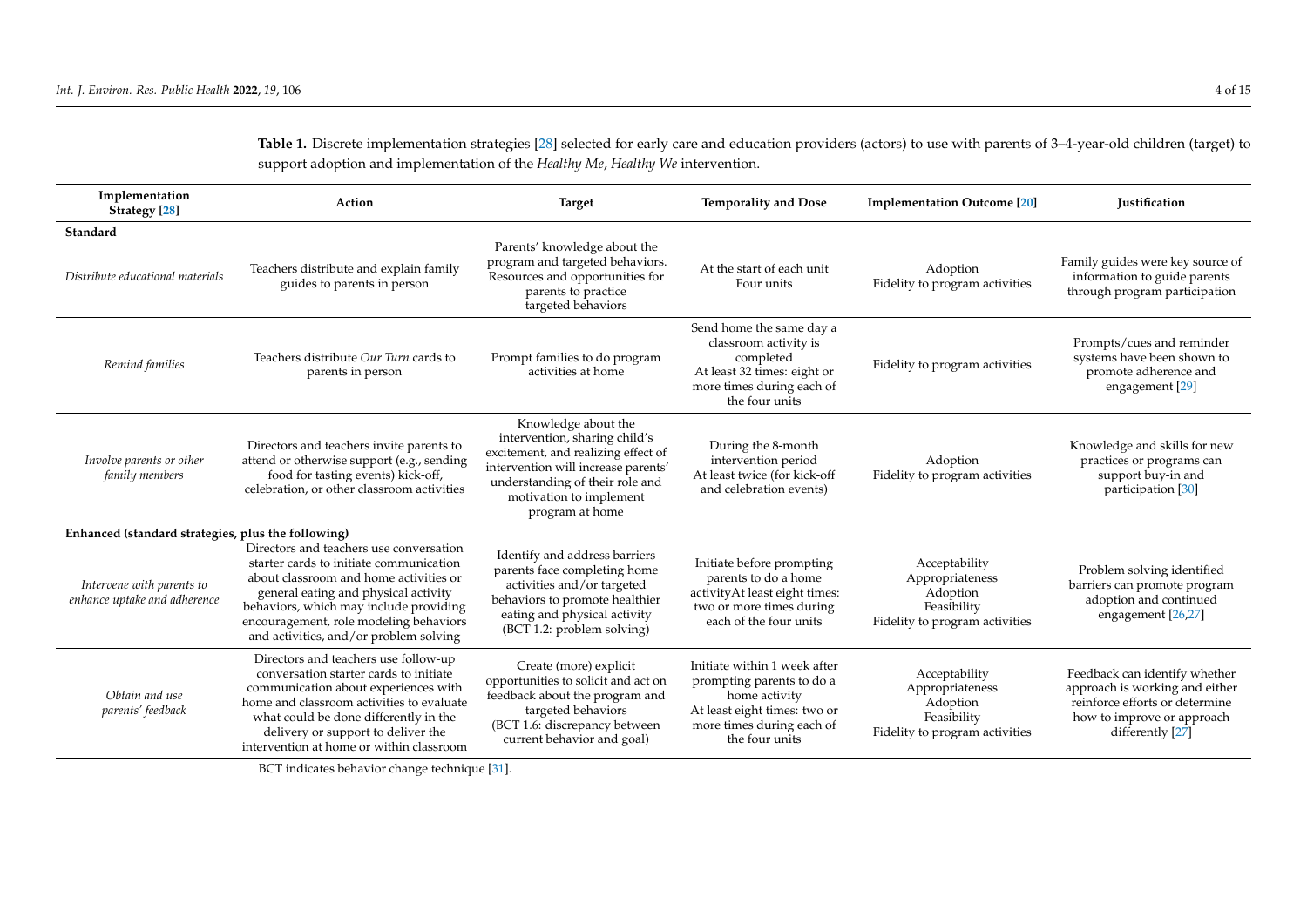#### *2.3. Data Collection Procedures and Measures*

Data collection occurred at five time points: baseline, during the intervention at 2, 4, and 6 months, and immediately following the 8-month intervention period. Measures included a series of observations, structured interview questions, and self-reported surveys. ECE providers received \$15 compensation for completing all study measures. Due to the anonymous nature of surveys, parents were not offered compensation.

#### 2.3.1. Demographics

ECE providers and parents self-reported age, race, ethnicity, sex, and education. Parents also reported marital status and providers reported the length of time working in their current position at the ECE center. Center directors provided information about their ECE center by indicating yes or no regarding their center's accreditation by the National Association for the Education of Young Children; acceptance of child care subsidies; participation in the federally-funded Child and Adult Care Food Program; type of ECE program; and utilization of healthy living curricula. Directors also provided the number of children attending the center and weekly enrollment fees. Additionally, prior to the intervention, trained and blinded data collectors completed the document review component of the Environment and Policy Assessment and Observation tool [\[32\]](#page-15-25). This tool identifies evidence of policies pertaining to parent engagement around nutrition, physical activity, screen time, and outdoor play and learning. The standard group completed demographic measures during the 2016–2017 school year. The enhanced implementation group completed measures during the 2017–2018 school year.

#### 2.3.2. Parent Engagement

The primary outcome of parent engagement was evaluated in two ways: (1) a centerlevel indicator and (2) parent-level indicator. The center-level measure of parent engagement (Table [2\)](#page-7-0) compiles input from directors and teachers into a single, unweighted score representative of providers' perceptions of parent engagement for the duration of the intervention. The research team conducted structured interviews with directors (total of 9 items) and teachers (total of 6 items) during two of the technical assistance visits, near completion of units 1 and 3 ( $\sim$ 2 and 6 months into the intervention). Interview questions focused on implementation of the program (e.g., difficulty implementing the program), communication with parents about HMHW (e.g., methods for distributing materials; difficulty communicating), and ECE providers' perceptions of family participation at home (e.g., evidence of children doing activities at home; receiving feedback from families about HMHW). Due to the multi-level nature of this intervention, implementation in the classroom was included as a center-level measure of parent engagement under the presumption that teacher behaviors related to HMHW in the classroom, or the lack thereof, would influence opportunities for parents to be involved.

The qualitative interview responses were translated to quantitative values through a systematic scoring process that applied two- (e.g., yes/no) or three-point (e.g., none/some/a lot) scales for each interview question. To enhance rigor, two members of the research team, blinded to the cohort assignment, individually coded responses and met to resolve discrepancies and determine final scores. Values were then summed, unweighted, to generate a total score (range 0–27). Higher scores indicated fewer barriers and more parent engagement.

The parent-level measure was based on surveys completed by parents (20 items) regarding participation in kick-off and celebration events, understanding of the intervention, receipt of intervention materials, and use of materials and participation at home. Surveys were completed at the end of the intervention period (Table [3\)](#page-8-0). Individual parent scores (range 0–45) were generated by summing all items. Items were scored using two- (e.g., disagree/neutral or agree), three- (e.g., yes/no/unsure), or five-point (i.e., strongly disagree to strongly agree) scales. Higher scores indicated parents participated in events and had received and used intervention materials. To assess construct validity, parents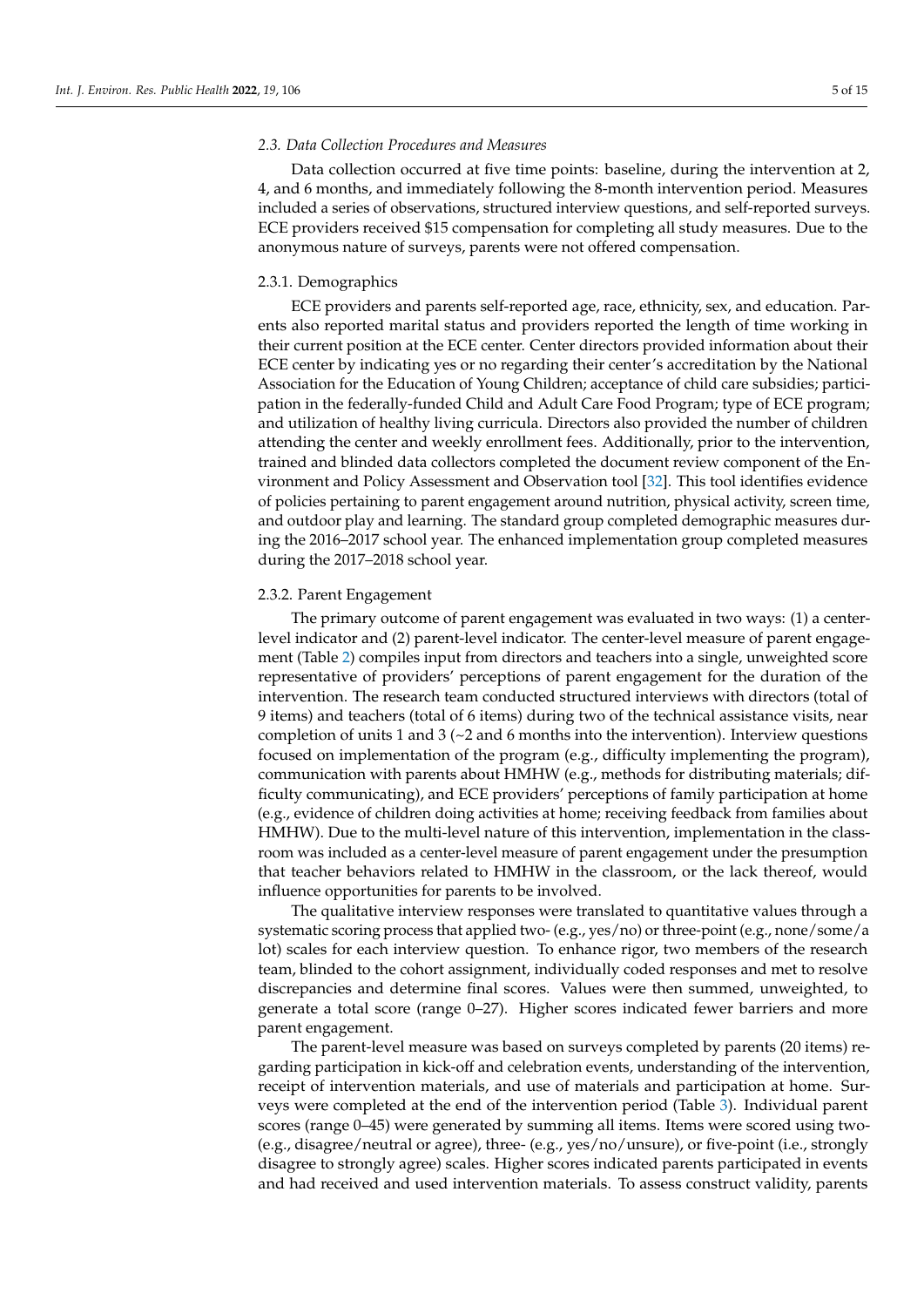in the enhanced group completed the short form of the Family and Provider/Teacher Relationship Quality (FPTRQ) [\[33\]](#page-16-0). The FPTRQ is a previously validated measure of the quality of relationships between parents and ECE providers of children birth to 5 years of age [\[34\]](#page-16-1). It evaluates professional practices, attitudes, and knowledge about individual families that are theoretically relevant to parent engagement. Parent-level scores of parent engagement in the enhanced group demonstrated a medium–large statistically significant positive association with the FPTRQ parent total scores  $(r(104) = 0.46, p < 0.0001)$ .

<span id="page-7-0"></span>

| <b>Table 2.</b> Center-level measure and scoring of parent engagement for Healthy Me, Healthy We (HMHW) |
|---------------------------------------------------------------------------------------------------------|
| from structured interviews during technical assistance visits.                                          |

| Items                                                                                             | Source   | <b>Time Point</b> | Scoring                                                                                               |
|---------------------------------------------------------------------------------------------------|----------|-------------------|-------------------------------------------------------------------------------------------------------|
| Perceived strength of doing HMHW is that it<br>connects to home                                   | Director | Unit 1            | 0: No<br>1: Yes                                                                                       |
| Difficult for teachers to execute program                                                         | Director | Unit 1            | 0: Yes<br>1: No                                                                                       |
| Difficulty with communication between teachers<br>and parents or parent participation             | Director | Unit 1            | 0: A lot<br>1: Some<br>2: None                                                                        |
| Parent participation in kick-off                                                                  | Director | Unit 1            | 0: No<br>1: Unsure<br>2: Yes                                                                          |
| Received feedback from families                                                                   | Director | Unit 1            | 0: None<br>1: Some<br>2: A lot                                                                        |
| Difficult to execute program                                                                      | Teacher  | Unit 1            | 0: A lot<br>1: Some<br>2: None                                                                        |
| Received feedback from families                                                                   | Teacher  | Unit 1            | 0: None<br>1: Some<br>2: A lot                                                                        |
| Methods to hand out family materials                                                              | Teacher  | Unit 1            | 0: Passive<br>1: Directly hand materials<br>2: Interact with families<br>beyond handing materials out |
| Difficult for teachers to execute program                                                         | Director | Unit 3            | 0: A lot<br>1: Some<br>2: None                                                                        |
| Difficulty or decrease with communication between<br>teachers and parents or parent participation | Director | Unit 3            | 0: A lot<br>1: Some<br>2: None                                                                        |
| Perceived change or strength of doing HMHW is<br>that it connects to home                         | Director | Unit 3            | 0: No<br>1: Yes                                                                                       |
| Received feedback from families                                                                   | Director | Unit 3            | 0: None<br>1: Some<br>2: A lot                                                                        |
| Difficult to execute program                                                                      | Teacher  | Unit 3            | 0: A lot<br>1: Some<br>: None                                                                         |
| Difficulty or decrease with communication between<br>teachers and parents or parent participation | Teacher  | Unit 3            | 0: A lot<br>1: Some<br>2: None                                                                        |
| Evidence of families doing activities at home                                                     | Teacher  | Unit 3            | 0: None<br>1: Some<br>2: A lot or great increase                                                      |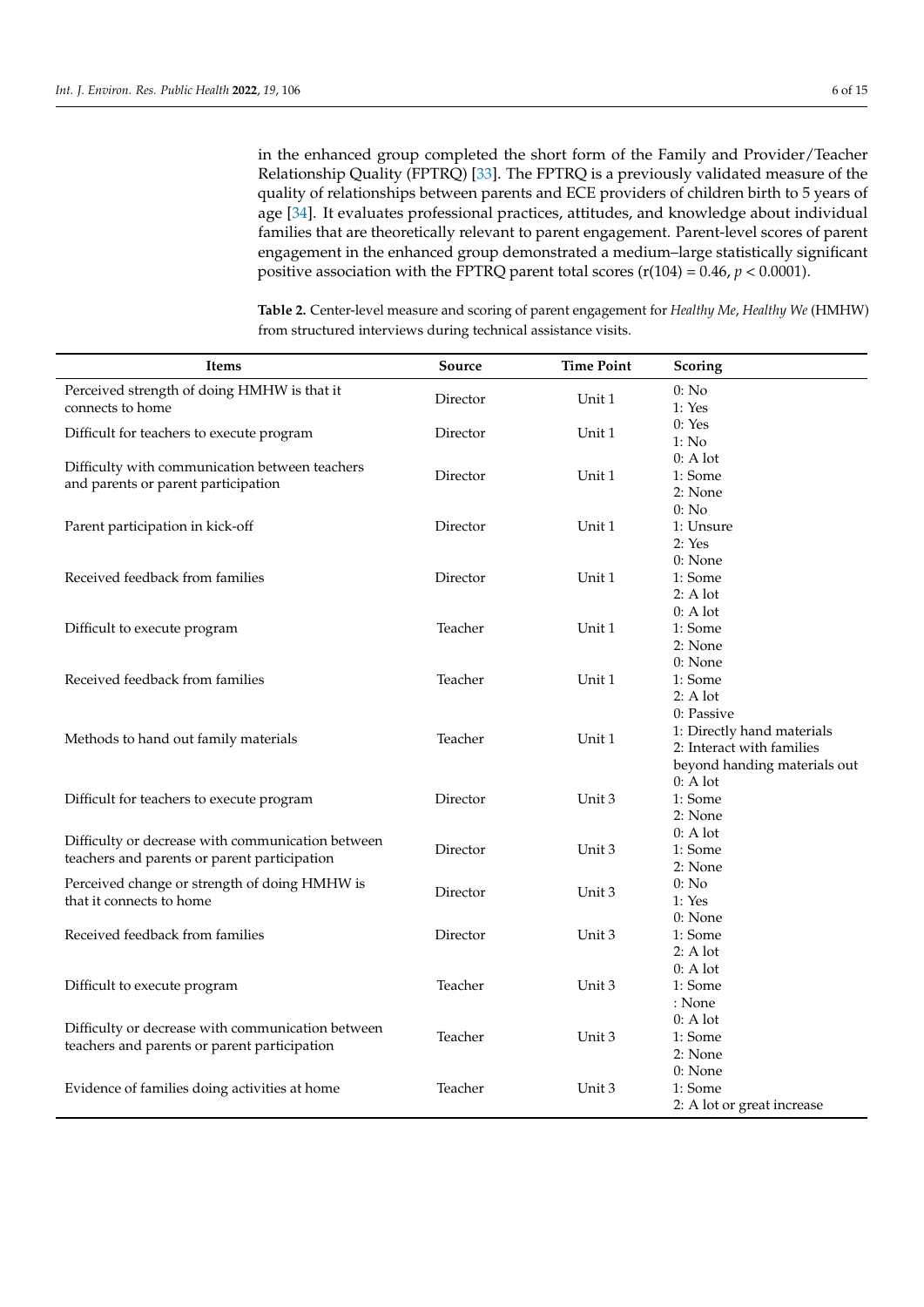| <b>Items</b>                                                      | Scoring                                                   |
|-------------------------------------------------------------------|-----------------------------------------------------------|
| <b>Materials Received (10 items)</b>                              |                                                           |
|                                                                   | 0: No                                                     |
| Family Guide (Units 1-4)                                          | 1: Unsure                                                 |
|                                                                   | 2: Yes                                                    |
|                                                                   | 0: No                                                     |
| At Home Activity Tracker (Units 1–4)                              | 1: Unsure                                                 |
|                                                                   | 2: Yes                                                    |
|                                                                   | 0: No                                                     |
| Our Turn Trading Cards                                            | 1: Unsure                                                 |
|                                                                   | 2: Yes                                                    |
|                                                                   | 0: Unsure                                                 |
|                                                                   | $1:0-4$                                                   |
| Number of Our Turn Trading Cards                                  | $2:5-9$                                                   |
|                                                                   | $3:10-14$                                                 |
|                                                                   | $4:15-24$                                                 |
|                                                                   | 5: 25 or more                                             |
| <b>Center Participation (4 items)</b>                             |                                                           |
|                                                                   | 0: No                                                     |
| Center hosted a kick-off or celebration event                     | 1: Unsure                                                 |
|                                                                   | 2: Yes                                                    |
| Parent participated in kick-off or celebration event              | 0: No                                                     |
|                                                                   | 1: Yes                                                    |
| Home Participation (6 items)                                      |                                                           |
|                                                                   | 0: Unsure                                                 |
|                                                                   | $1:0-4$                                                   |
| Number of activities tried at home                                | $2:5-9$                                                   |
|                                                                   | $3:10-14$                                                 |
|                                                                   | $4:15-24$                                                 |
|                                                                   | 5: 25 or more                                             |
|                                                                   | 0: Very poorly                                            |
|                                                                   | 1: Poorly                                                 |
| Parent understands the program                                    | 2: Adequately                                             |
|                                                                   | 3: Well                                                   |
|                                                                   | 4: Very well                                              |
|                                                                   | 0: Very poorly                                            |
|                                                                   | 1: Poorly                                                 |
| Parent understands what is being asked of them                    | 2: Adequately                                             |
|                                                                   | 3: Well                                                   |
|                                                                   | 4: Very well                                              |
| Parent read about half or more of Family Guides                   | 0: Strongly disagree, disagree, neither agree or disagree |
|                                                                   | 1: Agree or strongly agree                                |
| Parent tried the 'Just Try It' suggestions from the Family Guides | 0: Strongly disagree, disagree, neither agree or disagree |
|                                                                   | 1: Agree or strongly agree                                |
| Parent tried the recipes in the family guides                     | 0: Strongly disagree, disagree, neither agree or disagree |
|                                                                   | 1: Agree or strongly agree                                |

<span id="page-8-0"></span>**Table 3.** Parent-level measure and scoring of parent engagement for *Healthy Me, Healthy We* from surveys completed after the intervention period.

#### 2.3.3. Implementation Outcomes for the Enhanced Implementation Approach

After the intervention period, ECE providers and parents in the enhanced group completed a 7-item survey regarding the acceptability, appropriateness, and feasibility of the enhanced implementation approach for HMHW [\[20](#page-15-9)[,35\]](#page-16-2). Fidelity to the enhanced implementation approach was evaluated via self-report surveys from ECE providers at the midpoint (4 months) and completion (8 months) of the intervention. Survey items asked about initiation of specific implementation strategies (e.g., Have you asked parents for feedback about their experience with the Healthy Me, Healthy We program?) and adherence to specified dose (e.g., Since September, how often have you met with or talked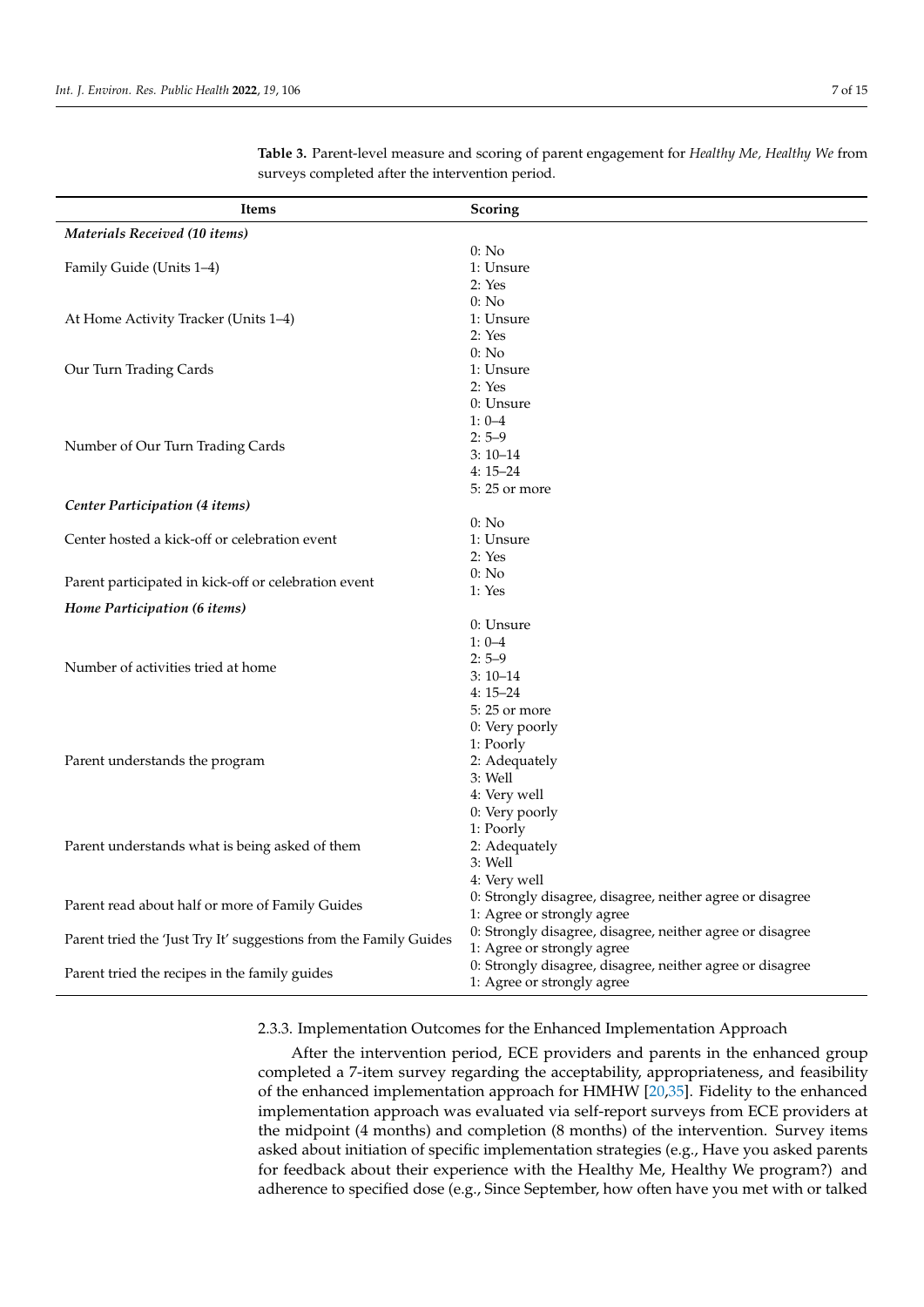to parents about their experience with or questions about doing the Healthy Me, Healthy We program at home?) [\[36\]](#page-16-3).

#### *2.4. Statistical Analyses*

Demographic characteristics and implementation outcomes were summarized with descriptive statistics, including frequencies, proportions, means, and standard deviations. Chi-square tests and Fisher's exact tests were used to assess differences between groups. Two-sample *t*-tests and Wilcoxon rank tests were used to evaluate differences for continuous data. The difference between groups for the center-level indicator of parent engagement was evaluated with a linear regression model. The model included covariates for having at least one policy regarding parent engagement with health promotion (identified a priori), as policies may implicate differing baseline levels of parent engagement with health promotion across centers, and to control for statistically significant differences between cohorts regarding the number of years providers had worked at ECE centers. Given the sample size of centers in each group and desiring a two-sided test of significance with  $\alpha$  = 0.05 and  $\beta$  = 0.2, there was power to detect a standardized mean difference of 0.91. The difference between groups for the parent-level indicator of parent engagement was evaluated with a mixed effect model that included a random intercept to account for clustering of parents within ECE centers. The model included sex, race and ethnicity, education, and marital status as covariates. The ICC estimate from the model was 0.17. Effect sizes were estimated with Cohen's d (small 0.2; medium 0.5; large 0.8) [\[37\]](#page-16-4). Statistical significance was set at  $p < 0.025$  to account for two primary outcomes. All statistical analyses were performed in SAS version 9.4 (SAS Institute, Inc., Cary, NC, USA).

#### **3. Results**

This study involved 42 ECE centers—29 centers in the standard implementation group and 13 centers in the enhanced implementation group. Both groups similarly represented faith-based, pre-kindergarten, and Head Start programs, were comparable regarding the number of children enrolled and weekly enrollment fees, and a majority accepted child care subsidies and participated in the Child and Adult Care Food Program (Table [4\)](#page-9-0). The demographic characteristics of ECE centers that consented to participate in the enhanced implementation group were not different from eligible centers that opted not to participate in the enhanced implementation or Wave 2 of the larger randomized trial (all  $p > 0.10$ ).

| Criteria                                                                          | <b>Standard Implementation</b><br>$(n = 29)$ | <b>Enhanced Implementation</b><br>$(n = 13)$ |
|-----------------------------------------------------------------------------------|----------------------------------------------|----------------------------------------------|
| Accredited by the National Association for the Education of Young                 | 10(36)                                       | 4(31)                                        |
| Children, $n$ $%$                                                                 |                                              |                                              |
| Accepts child care subsidies, n (%)                                               | 24 (89)                                      | 12 (92)                                      |
| Participates in the Child and Adult Care Food Program, n (%)                      | 23(79)                                       | 10(77)                                       |
| Other program affiliations, n $(\%)$ <sup>a</sup>                                 |                                              |                                              |
| Faith-based                                                                       | 9(31)                                        | 5(38)                                        |
| NC Pre-K or other pre-kindergarten                                                | 7(24)                                        | 2(15)                                        |
| Head Start and/or Early Head Start                                                | 7(24)                                        | 1(8)                                         |
| Use health promotion curricula, $n$ (%)                                           | 11 (38)                                      | 4(31)                                        |
| At least one policy regarding parent engagement with health<br>promotion, $n$ (%) | 17(59)                                       | 4(31)                                        |
| Total child enrollment, mean (range)                                              | $90(28 - 218)$                               | $82(25-170)$                                 |
| Weekly enrollment fees for 3-4-year old children, mean                            | \$129                                        | \$133                                        |

<span id="page-9-0"></span>**Table 4.** Characteristics of 42 early care and education centers implementing *Healthy Me*, *Healthy We*.

<sup>a</sup> Could select all that apply.

A total of 173 ECE providers and 313 parents participated in this study (Table [5\)](#page-10-0). ECE providers in both groups predominately identified as female. About half of the providers identified as non-Hispanic Black and less than half reported obtaining a college or graduate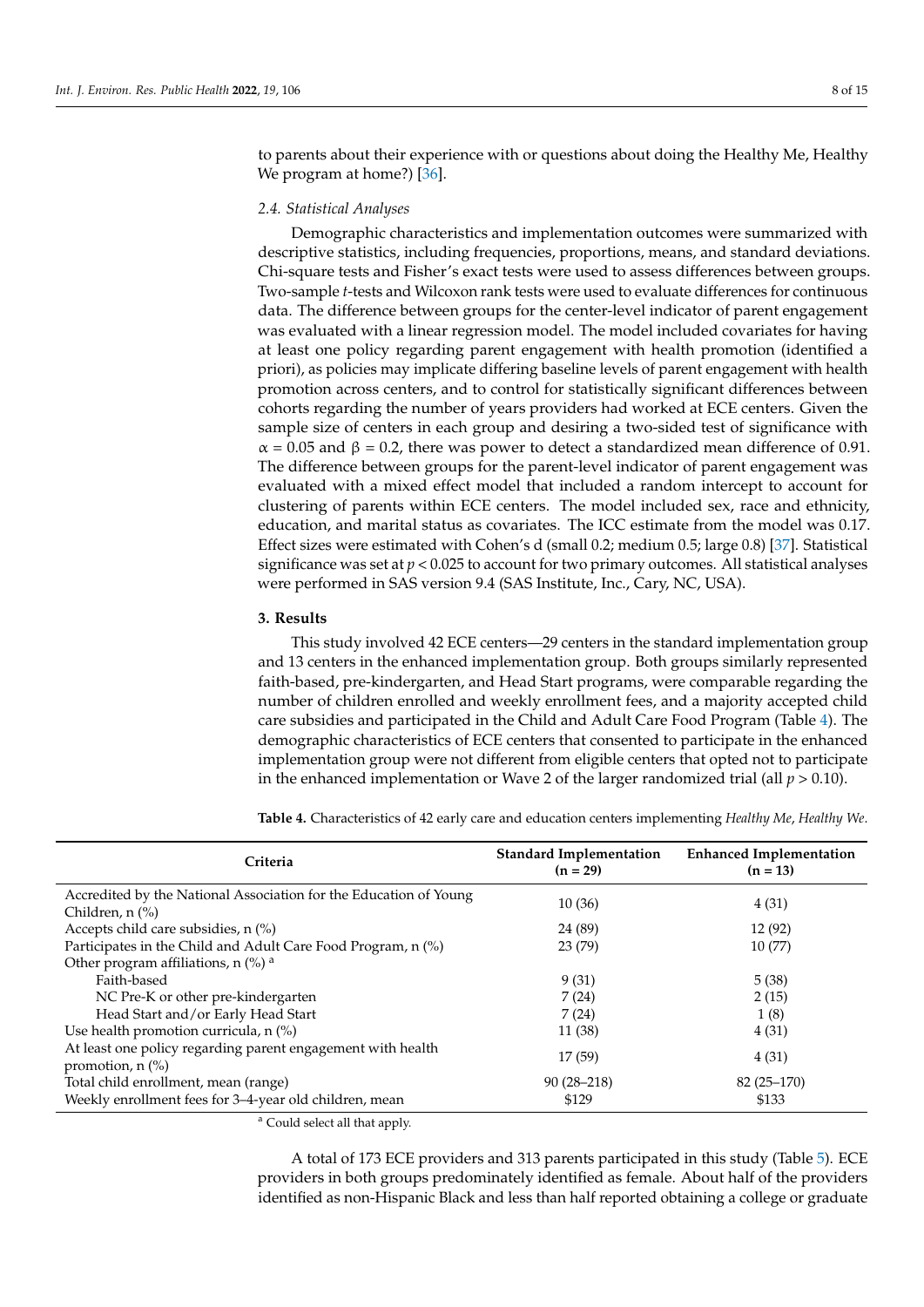degree. Groups were similar, except providers in the enhanced group had worked at their centers longer than providers in the standard group. Parents mostly identified as female and either non-Hispanic White or non-Hispanic Black. About half (58%) reported they were married and had a college or graduate degree (47%). There were no statistically significant differences between the groups.

<span id="page-10-0"></span>**Table 5.** Demographic characteristics of early care and education providers (n = 173) and parents (n = 313) implementing *Healthy Me*, *Healthy We*.

|                                                       | <b>Standard Implementation</b><br><b>Enhanced Implementation</b> |                        |                         |                          |
|-------------------------------------------------------|------------------------------------------------------------------|------------------------|-------------------------|--------------------------|
| Characteristics                                       | Providers<br>$(n = 116)$                                         | Parents<br>$(n = 199)$ | Providers<br>$(n = 57)$ | Parents<br>$(n = 114)$   |
| Sex, female, $n$ $\left(\% \right)$                   | 114 (98)                                                         | 154 $(80)$ *           | 55 (96)                 | $100(89)$ *              |
| Age, years (mean $\pm$ sd)                            | $41 + 12.2$                                                      | $33 \pm 7.6$           | $41 \pm 13.1$           | $33 \pm 7.5$             |
| Race and ethnicity, $n$ (%)                           |                                                                  |                        |                         |                          |
| Non-Hispanic Black                                    | 60(54)                                                           | $78(43)$ *             | 29(51)                  | 33 $(31)$ *              |
| Non-Hispanic White                                    | 34(31)                                                           | 85 (47)                | 23(40)                  | 58 (54)                  |
| Other <sup>a</sup>                                    | 17(15)                                                           | 19(10)                 | 5(9)                    | 17(16)                   |
| Highest level of education completed, n (%)           |                                                                  |                        |                         |                          |
| Some college or lower                                 | 31(27)                                                           | 76 (40)                | 18 (32)                 | 38 (34)                  |
| Associate degree                                      | 33(28)                                                           | 22(12)                 | 13(23)                  | 16(14)                   |
| College degree or higher                              | 52(45)                                                           | 90 (48)                | 26(46)                  | 57(51)                   |
| Years in current position $\flat$ (mean $\pm$ sd)     | $9 \pm 8.5$                                                      |                        | $7 \pm 7.4$             |                          |
| Years working at center $\frac{b}{c}$ (mean $\pm$ sd) | $5 \pm 5.6$ **                                                   |                        | $9 \pm 8.8$ **          | $\overline{\phantom{0}}$ |
| Marital status, n $(\%)$ <sup>c</sup>                 |                                                                  |                        |                         |                          |
| Married or domestic partnership                       |                                                                  | $109(58)$ *            |                         | 74 $(69)$ *              |
| Not married                                           |                                                                  | 78 (42) *              |                         | 34 $(31)$ *              |

sd indicates standard deviation \* *p* < 0.10; \*\* *p* < 0.001. Chi-square tests and Fisher's exact tests used to evaluate difference in distribution, and two-sample *t*-tests used to compare means between providers and parents in the standard and enhanced implementation groups. <sup>a</sup> Other race and ethnicity includes American Indian/Alaska Native, Asian, Hispanic or Latino, and more than one race; <sup>b</sup> Years in current position and working at center were only measured for providers; <sup>c</sup> Marital status was only measured for parents.

The mean center-level parent engagement score was  $14.1 \pm 3.7$  for the standard implementation group and  $13.2 \pm 5.7$  for the enhanced implementation group (possible range: 0–27). The unadjusted model for the center-level indicator showed no difference in parent engagement scores ( $p = 0.51$ ) between groups, with the small effect size ( $d = -0.21$ ) favoring the standard implementation group. The adjusted model, which controlled for having at least one policy regarding parent engagement with health promotion and number of years providers had worked at ECE centers, also showed there was no difference in the effect of the type of implementation approach,  $\beta = -1.45$  (95% confidence interval, −4.76 to 1.87), *p* = 0.38.

The mean parent-level parent engagement score was  $21.4 \pm 8.6$  for the standard implementation group and  $25.1 \pm 8.7$  for the enhanced implementation group (possible range: 0–45). The unadjusted model for the parent-level indicator showed a difference in parent engagement scores (*p* < 0.001) between standard and enhanced implementation. The small–medium effect size (*d* = 0.42) favored the enhanced implementation group. The adjusted model, which controlled for parent sex, race and ethnicity, education, and marital status, also showed the enhanced group had higher parent-level scores of parent engagement compared to the standard group,  $\beta$  = 3.60, (95% confidence interval, 1.49 to 5.75),  $p < 0.001$ .

Within the enhanced group, there was a significant relationship, *p* < 0.001, between caregiver role and perceived acceptability, appropriateness, and feasibility of the HMHW intervention (Figure [1\)](#page-11-0). ECE providers consistently reported more favorable views than parents regarding satisfaction with the intervention for partnering and encouraging healthy eating and physical activity, the practicality and suitability for partnering to encourage healthy eating and physical activity, and the ease with which the HMHW intervention could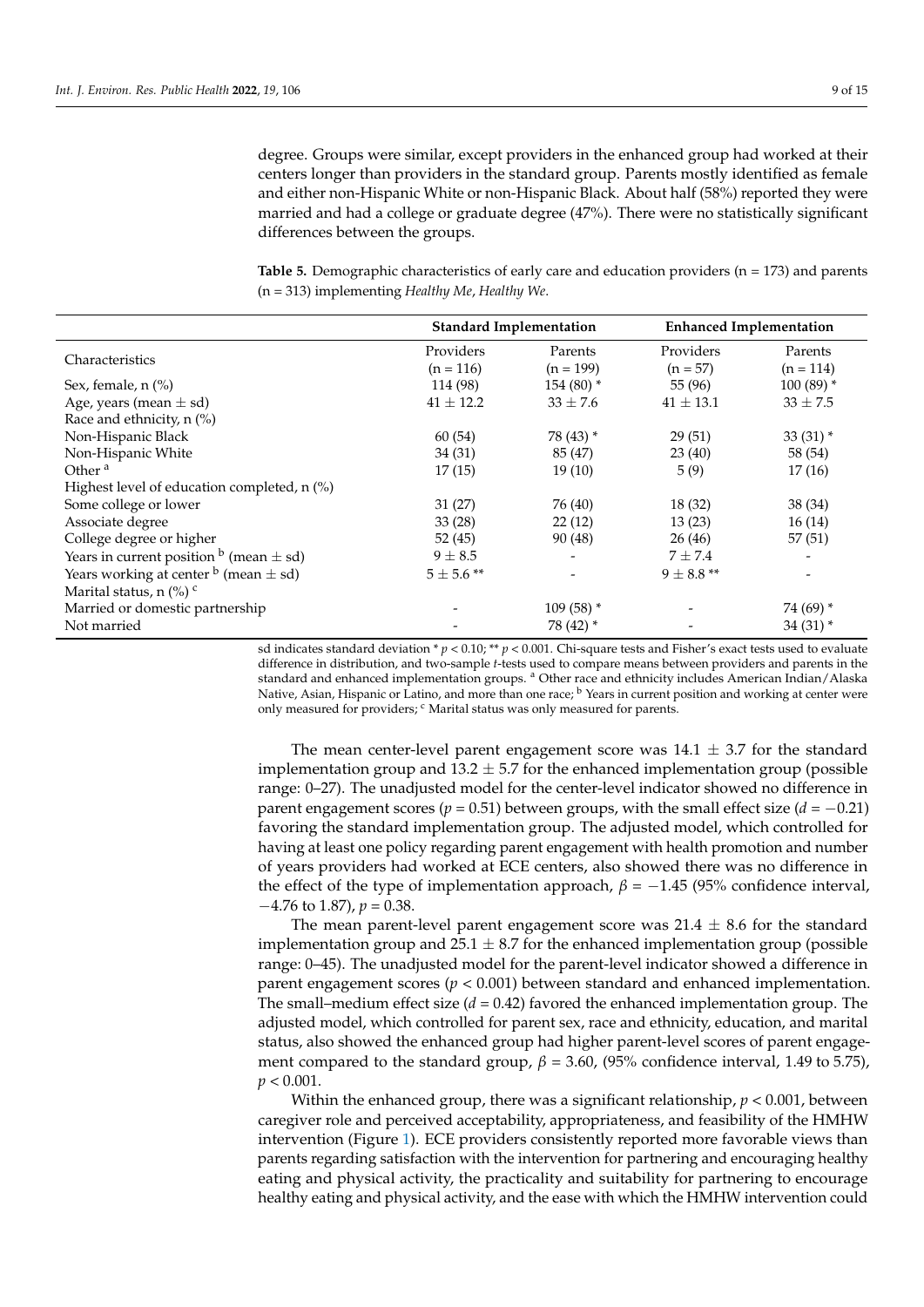be used. Fidelity to the package of strategies for the enhanced implementation approach, however, was low (less than 20%) (Table [6\)](#page-11-1). Most ECE providers (50–92%) reported carrying out discrete implementation strategies at least once by the midpoint of the intervention period and at least once in the second half of the intervention (48–85%). However, adherence to the prescribed dose of each strategy for the duration of the intervention was consistently low (28–46%), except for distribution of educational materials (81%).

<span id="page-11-0"></span>

**Figure 1.** Acceptability, appropriateness, and feasibility ratings of *Healthy Me, Healthy We* by early care and education (ECE) providers ( $n = 57$ ) and parents ( $n = 114$ ) in the enhanced implementation equation of responses by providers and parents all statistically significant at group. Differences in proportion of responses by providers and parents all statistically significant at *p* < 0.001.

<span id="page-11-1"></span>**Table 6.** Early care and education providers' fidelity to the enhanced implementation approach for *Healthy Me*, *Healthy We*.

| <b>Implementation Strategy</b>                                      | Adherencen<br>$n$ (%) |
|---------------------------------------------------------------------|-----------------------|
| Distribute educational materials $a(n = 39)$                        | 31(81)                |
| Remind families $a(n = 39)$                                         | 18 (46)               |
| Involve parents or other family members $(n = 54)$                  | 18(33)                |
| Intervene with parents to enhance uptake and adherence ( $n = 54$ ) | 15(28)                |
| Obtain and use parents' feedback ( $n = 54$ )                       | 25(46)                |
| All strategies                                                      | 8(15)                 |

<sup>a</sup> Strategy prescribed only for teachers.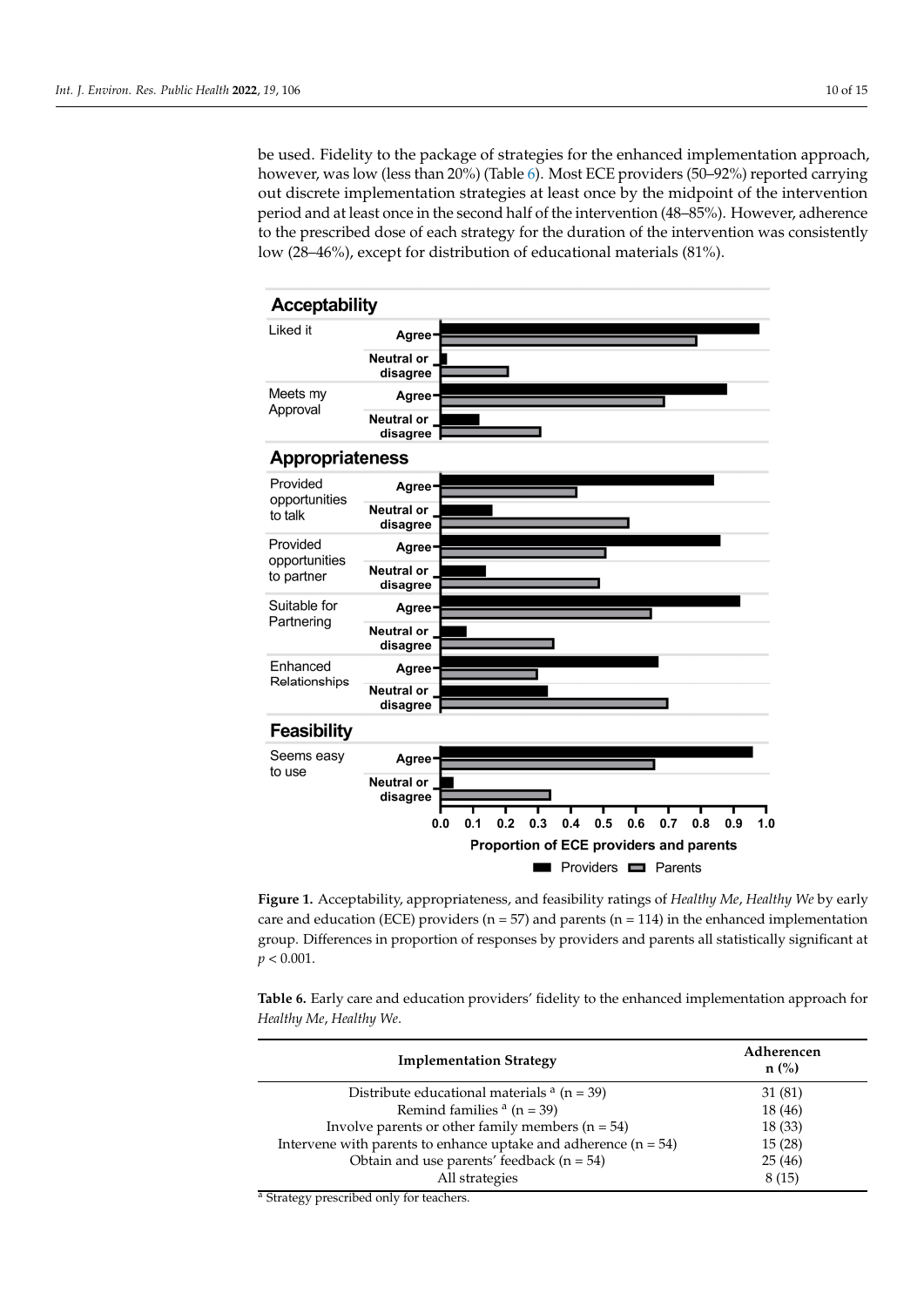#### **4. Discussion**

This study is one of the first to investigate the efficacy of implementation strategies to increase parent involvement with health promotion interventions in ECE [\[13\]](#page-15-3). Many innovations aim to involve parents, but few have included adequate implementation support [\[10\]](#page-15-0). The small increase in parent engagement observed among parents who received an enhanced implementation approach, despite ECE providers' relatively low fidelity to this approach, shows promise for the capacity to increase parent involvement with health promotion efforts through ECE and may suggest that the quality and quantity of strategies or interactions between ECE providers and parents is important [\[38\]](#page-16-5). Engaging parents during the early childhood period is critical but challenging [\[15\]](#page-15-5), and there is a need for continued investigation to identify effective strategies and to better characterize these strategies [\[39\]](#page-16-6).

Similar to other studies, ECE providers expressed generally positive opinions about the acceptability and feasibility of the intervention [\[40–](#page-16-7)[42\]](#page-16-8). This study extended the work of others by seeking parents' opinions which, interestingly, were less favorable than ECE providers' opinions. Implementation outcomes can serve as indicators of implementation processes [\[20\]](#page-15-9), and differences in opinions between ECE providers and parents could be a marker that parents did not receive adequate implementation support for participation. In turn, differences in perceptions or lack of communication between ECE providers and parents regarding their roles with specific interventions, or health promotion at large, could negatively influence their ability to partner and ultimately influence implementation [\[40\]](#page-16-7). It is important to ensure ECE providers receive support to successfully involve parents in implementation efforts. Traditionally, training and technical assistance have been effective for center-level innovations (e.g., policies) [\[43\]](#page-16-9). However, these results highlight the complexities of providing adequate implementation support for multiple levels of intervention occurring in community-based settings like ECE centers and suggest different or additional content and strategies are needed to enable ECE providers to involve parents in implementation efforts [\[44\]](#page-16-10).

Fidelity to intervention and implementation processes is critical for achieving desired outcomes [\[45\]](#page-16-11). Yet, few studies measure and report the extent to which interventions are delivered as intended in ECE settings [\[46\]](#page-16-12). Even fewer report fidelity of implementation strategies. When reported, fidelity to individual components as well as the intervention at-large widely vary, which may be related to the complexity of the intervention or implementation design. In this study, a large proportion of ECE providers reported trying individual implementation strategies, but adherence to the dose of the enhanced implementation approach for HMHW was quite low. The strategy with the highest fidelity (distributing educational materials) likely aligned with providers' workflow and did not require a change in routine. Other factors (e.g., structure and function of ECE program or characteristics of ECE providers) may have influenced uptake of more dynamic strategies (e.g., helping parents identify and address barriers), and additional support may be needed to integrate into providers' routine [\[24\]](#page-15-14). Measuring fidelity and applying findings throughout the intervention period could identify potential issues and solutions regarding inadequate implementation and reduce the opportunity for "Type III errors" or observing a null effect for a program that has not been adequately implemented [\[47\]](#page-16-13).

Results also highlight the complexities of providing adequate implementation support for multiple levels of interventions which occur in community-based settings like ECE centers and the importance of designing interventions with implementation in mind [\[44\]](#page-16-10). Although strategies were selected to address previously identified barriers [\[23\]](#page-15-13), it is worth considering whether the strategies were in fact the best match for ECE providers to employ with parents. Future planning and implementation efforts should involve all stakeholders in the strategic selection, specification, tailoring of implementation strategies [\[48,](#page-16-14)[49\]](#page-16-15). This could lead to strategies that are feasible within the context of ECE settings, acceptable for both ECE providers and parents, and potentially improve fidelity and subsequent outcomes [\[7\]](#page-14-6).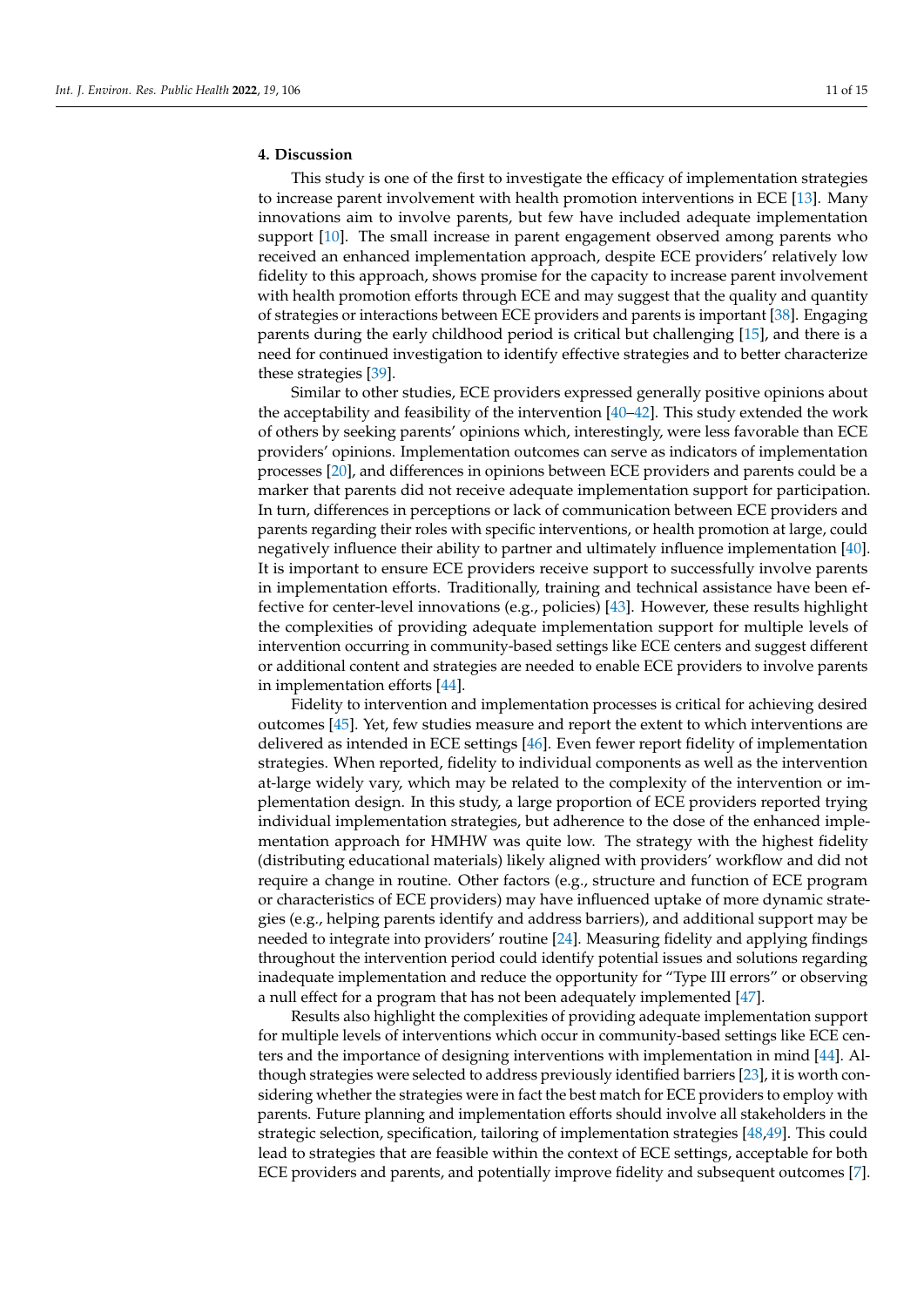Previous efforts to measure parent engagement have been limited [\[13](#page-15-3)[,14\]](#page-15-4) and lack the assessment of dynamic processes between ECE providers and parents [\[15\]](#page-15-5). This study employed multiple measures of parent engagement that included input from both ECE providers and parents. The mixed results from measuring parent engagement at multiple levels (i.e., center-level and parent-level) may be due to different measurement approaches, but importantly indicate parent engagement and factors that influence it need to be evaluated comprehensively. Within the Head Start model for ECE, there have been recent distinctions between parent involvement and engagement [\[50\]](#page-16-16). 'Parent involvement' refers to parents participating in activities and taking advantage of opportunities at the ECE center, while 'family engagement' refers to interactive relationship-building processes between ECE providers and parents or other caregivers. This spectrum introduces a menu of options to target different levels of involvement or engagement to meet the needs of both ECE providers and parents, and it recognizes relationship building and trust as foundational elements. Future efforts should explore the applicability of the model for ECE health promotion programs, evaluate the influence of the underlying context of relationships and trust between providers and parents, and measure parent engagement as dynamic, ongoing interactions between ECE providers and parents, rather than a static event [\[15\]](#page-15-5).

This study had several strengths including being one of the first to explicitly target parent engagement as an implementation strategy for supporting health promotion efforts in ECE centers, applying multiple frameworks to select implementation strategies to address identified barriers, and extending the conceptualization and measurement of parent engagement to capture perspectives of both ECE providers and parents. Despite these strengths, there were several limitations. First, the quasi-experimental nature of this study, including use of a historical control group, limits the inference of causality regarding the effect of the enhanced implementation strategy on parent engagement. The self-selection of ECE centers and parents to participate in this study may have introduced bias to the study results. However, this study design is useful when there are practical barriers to conducting a randomized experiment, such as that experienced when capitalizing on delayed intervention groups as an opportunity to refine intervention and implementation efforts, and to gain evidence to support future investigation [\[51\]](#page-16-17). Second, the generalizability of this study is limited. It was not possible to compare characteristics of participating families to those who did not. Parents who participated in this study are not necessarily representative of those with lower levels of education or more diverse family structures. Additionally, there may be unmeasured characteristics of ECE centers, providers, or parents that differ between groups, thus potentially limiting the internal validity and generalizability of results. Finally, measures for parent engagement were created to evaluate parent engagement with HMHW and therefore lack generalizability and formal evaluation of reliability and validity. The assessment of parent-level engagement at the end of the intervention may have limited their ability to accurately recall engagement throughout, potentially over- or under-estimating their actual engagement. Although, the parent-level measure demonstrated a medium–large, statistically significant, positive relationship with an existing measure (FPTRQ).

#### **5. Conclusions**

This study demonstrated that an enhanced implementation approach can increase parent engagement with HMHW. Findings also identified important discrepancies between caregivers regarding acceptability and feasibility of the intervention and implementation approach, with ECE providers having more favorable opinions. Future efforts should strive to identify feasible and acceptable implementation strategies that can be implemented with fidelity for all stakeholders and to evaluate the effectiveness for increasing parent involvement and engagement with health promotion efforts. In turn, this evidence-base could be used to better understand what strategies work for whom and under what conditions, so that minimal burden is placed on those implementing programs and augment the impact. In summary, results show promise for future health promotion efforts in ECE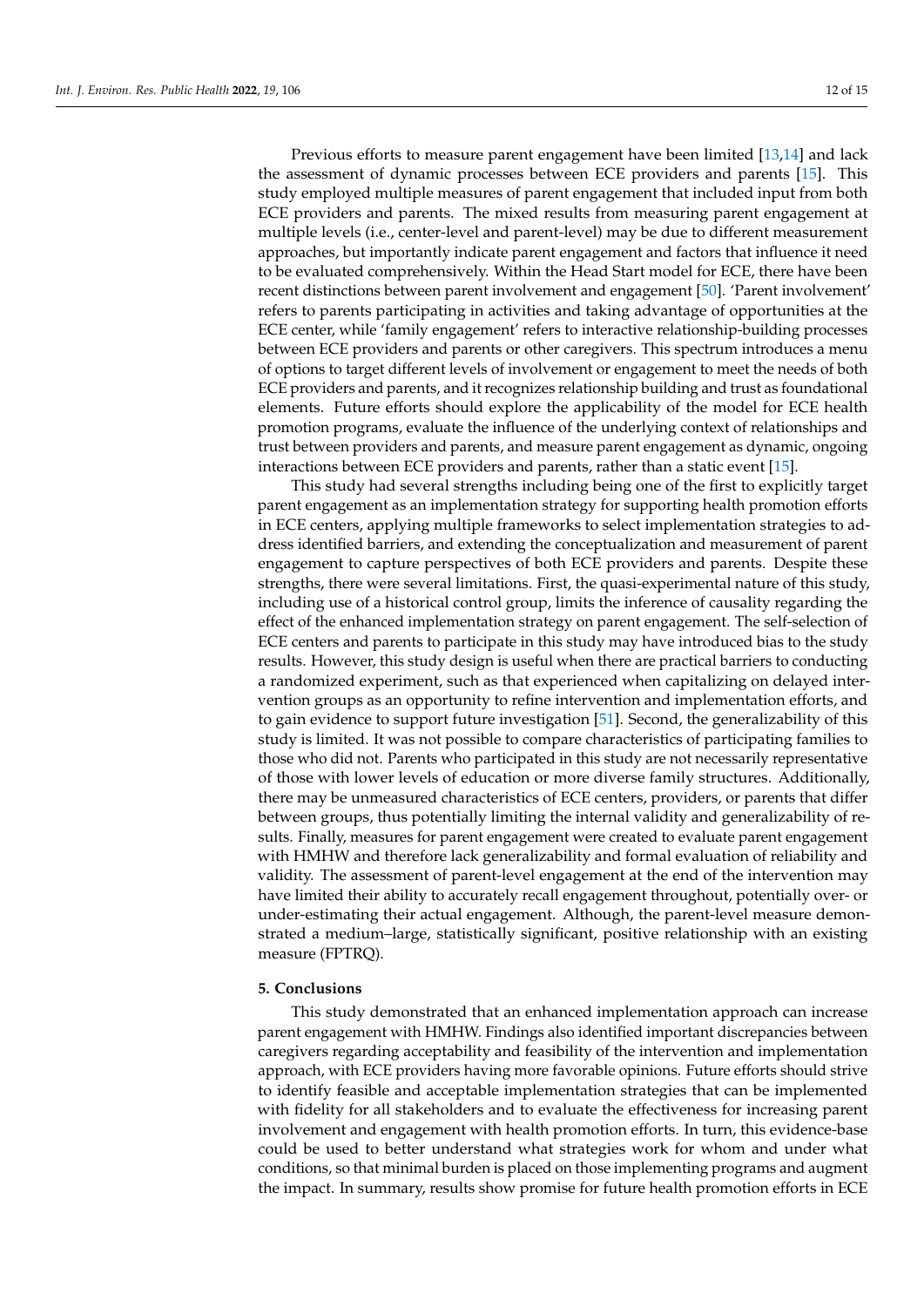in that parent involvement can positively respond to appropriately designed and executed implementation strategies. However, there is a great need to expand support for ECE providers to adequately implement innovations in ECE settings and include parents in those efforts. Developing and sustaining collaboration between ECE providers and parents will support implementation, accelerate translation, and support sustainability of these evidence-based interventions to yield longer-term benefits for young children.

**Author Contributions:** Conceptualization C.T.L. and D.S.W.; methodology C.T.L. and D.S.W.; data curation C.T.L., C.D.N., S.M. and D.S.W.; formal analysis C.T.L.; writing—original draft preparation C.T.L.; writing—review and editing C.T.L., C.D.N., S.M. and D.S.W.; project administration C.T.L. and D.S.W.; funding acquisition D.S.W. All authors have read and agreed to the published version of the manuscript.

**Funding:** This research was supported by funding from the National Heart, Lung, and Blood Institute of the National Institutes of Health R01HL120969 and conducted at the UNC Center for Health Promotion and Disease Prevention, a member of the Prevention Research Centers Program of the Centers for Disease Control and Prevention U48-DP000059. This work was also supported in part by the National Cancer Institute P50CA244431, the National Institute of Diabetes and Digestive and Kidney Diseases P30DK092950, and Cooperative Agreement number U48DP006395 from the Centers for Disease Control and Prevention.

**Institutional Review Board Statement:** The study was conducted according to the guidelines of the Declaration of Helsinki, and approved by the Institutional Review Board of the University of North Carolina at Chapel Hill (#16-1673).

**Informed Consent Statement:** Informed consent was obtained from all subjects involved in the study.

**Data Availability Statement:** Data can be made available by contacting the corresponding author.

**Acknowledgments:** We would like to thank the Children's Healthy Weight Research Group and volunteer research assistants for their technical assistance with this project. Finally, we would like to thank the early care and education providers and parents who volunteered their time for this project.

**Conflicts of Interest:** The authors declare no conflict of interest. The funders had no role in the design of the study; in the collection, analyses, or interpretation of data; in the writing of the manuscript, or in the decision to publish the results.

#### **References**

- <span id="page-14-0"></span>1. Larson, N.; Ward, D.S.; Neelon, S.B.; Story, M. What Role Can Child-Care Settings Play in Obesity Prevention? A Review of the Evidence and Call for Research Efforts. *J. Am. Diet. Assoc.* **2011**, *111*, 1343–1362. [\[CrossRef\]](http://doi.org/10.1016/j.jada.2011.06.007)
- <span id="page-14-1"></span>2. Sisson, S.B.; Krampe, M.; Anundson, K.; Castle, S. Obesity prevention and obesogenic behavior interventions in child care: A systematic review. *Prev. Med.* **2016**, *87*, 57–69. [\[CrossRef\]](http://doi.org/10.1016/j.ypmed.2016.02.016) [\[PubMed\]](http://www.ncbi.nlm.nih.gov/pubmed/26876631)
- <span id="page-14-2"></span>3. Nanney, M.S.; LaRowe, T.L.; Davey, C.; Frost, N.; Arcan, C.; O'Meara, J. Obesity Prevention in Early Child Care Settings. *Health Educ. Behav.* **2016**, *44*, 23–31. [\[CrossRef\]](http://doi.org/10.1177/1090198116643912) [\[PubMed\]](http://www.ncbi.nlm.nih.gov/pubmed/27198534)
- <span id="page-14-3"></span>4. Tandon, P.S.; Walters, K.M.; Igoe, B.M.; Payne, E.C.; Johnson, D.B. Physical Activity Practices, Policies and Environments in Washington State Child Care Settings: Results of a Statewide Survey. *Matern. Child Health J.* **2016**, *21*, 571–582. [\[CrossRef\]](http://doi.org/10.1007/s10995-016-2141-7) [\[PubMed\]](http://www.ncbi.nlm.nih.gov/pubmed/27449654)
- <span id="page-14-4"></span>5. Swindle, T.; Curran, G.M.; Johnson, S.L. Implementation Science and Nutrition Education and Behavior: Opportunities for Integration. *J. Nutr. Educ. Behav.* **2019**, *51*, 763–774.e1. [\[CrossRef\]](http://doi.org/10.1016/j.jneb.2019.03.001)
- <span id="page-14-5"></span>6. Jones, J.; Yoong, S.L.; Wyse, R.; Ward, D.S.; Wolfenden, L. Improving the impact of obesity prevention interventions in the childcare setting: The need for a systematic application of implementation science. *J. Paediatr. Child Health* **2017**, *53*, 211–213. [\[CrossRef\]](http://doi.org/10.1111/jpc.13464) [\[PubMed\]](http://www.ncbi.nlm.nih.gov/pubmed/28106322)
- <span id="page-14-6"></span>7. Martinez-Beck, I. Where Is the New Frontier of Implementation Science in Early Care and Education. In *Applying Implementation Science in Early Childhood Programs and Systems Edited by Excerpted from Applying Implementation Science in Early Childhood Programs and Systems*; Halle, T., Metz, A., Martinez-Beck, I., Eds.; Paul H. Brooks Publishing Co.: Baltimore, MD, USA, 2013.
- <span id="page-14-7"></span>8. Wolfenden, L.; Barnes, C.; Jones, J.; Finch, M.; Wyse, R.; Kingsland, M.; Tzelepis, F.; Grady, A.; Hodder, R.K.; Booth, D.; et al. Strategies to improve the implementation of healthy eating, physical activity and obesity prevention policies, practices or programmes within childcare services. *Cochrane Database Syst. Rev.* **2020**, *2*, CD011779. [\[CrossRef\]](http://doi.org/10.1002/14651858.CD011779.pub3)
- <span id="page-14-8"></span>9. Ward, D.S.; Welker, E.; Choate, A.; Henderson, K.E.; Lott, M.; Tovar, A.; Wilson, A.; Sallis, J.F. Strength of obesity prevention interventions in early care and education settings: A systematic review. *Prev. Med.* **2016**, *95*, S37–S52. [\[CrossRef\]](http://doi.org/10.1016/j.ypmed.2016.09.033)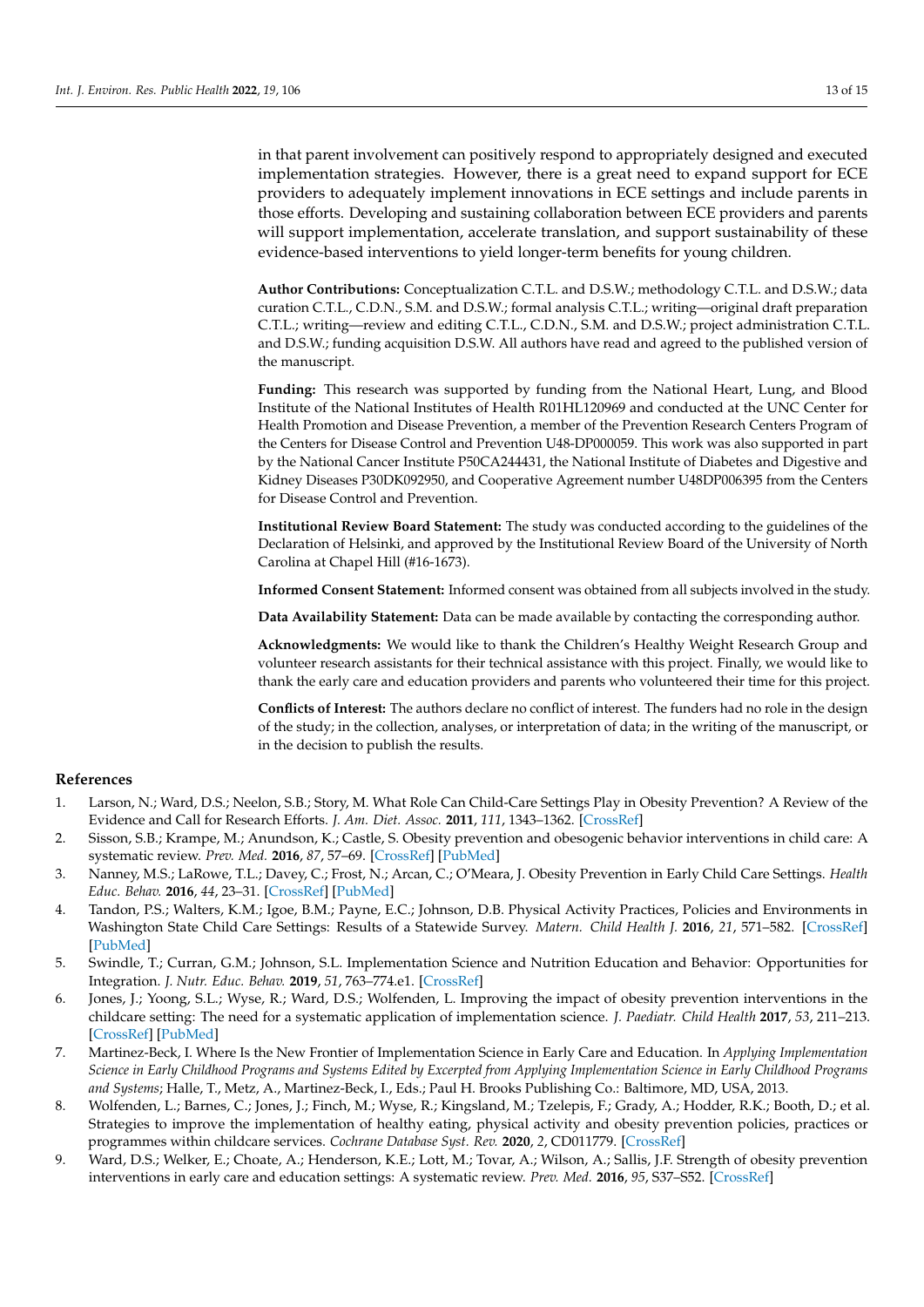- <span id="page-15-0"></span>10. Morris, H.; Skouteris, H.; Edwards, S.; Rutherford, L. Obesity prevention interventions in early childhood education and care settings with parental involvement: A systematic review. *Early Child Dev. Care* **2014**, *185*, 1283–1313. [\[CrossRef\]](http://doi.org/10.1080/03004430.2014.991723)
- <span id="page-15-1"></span>11. Skouteris, H.; McCabe, M.; Swinburn, B.; Newgreen, V.; Sacher, P.; Chadwick, P. Parental influence and obesity prevention in pre-schoolers: A systematic review of interventions. *Obes. Rev.* **2011**, *12*, 315–328. [\[CrossRef\]](http://doi.org/10.1111/j.1467-789X.2010.00751.x)
- <span id="page-15-2"></span>12. Golley, R.K.; Hendrie, G.A.; Slater, A.; Corsini, N. Interventions that involve parents to improve children's weight-related nutrition intake and activity patterns-what nutrition and activity targets and behaviour change techniques are associated with intervention effectiveness? *Obes. Rev.* **2011**, *12*, 114–130. [\[CrossRef\]](http://doi.org/10.1111/j.1467-789X.2010.00745.x)
- <span id="page-15-19"></span><span id="page-15-3"></span>13. Bryant, M.; Burton, W.; Cundill, B.; Farrin, A.J.; Nixon, J.; Stevens, J.; Roberts, K.; Foy, R.; Rutter, H.; Hartley, S.; et al. Effectiveness of an implementation optimisation intervention aimed at increasing parent engagement in HENRY, a childhood obesity prevention programme—The Optimising Family Engagement in HENRY (OFTEN) trial: Study protocol for a randomised controlled trial. *Trials* **2017**, *18*, 40. [\[CrossRef\]](http://doi.org/10.1186/s13063-016-1732-3) [\[PubMed\]](http://www.ncbi.nlm.nih.gov/pubmed/28115006)
- <span id="page-15-4"></span>14. Fitzgibbon, M.L.; Stolley, M.R.; Schiffer, L.; Van Horn, L.; KauferChristoffel, K.; Dyer, A. Two-year follow-up results for Hip-Hop to Health Jr.: A randomized controlled trial for overweight prevention in preschool minority children. *J. Pediatr.* **2005**, *146*, 618–625. [\[CrossRef\]](http://doi.org/10.1016/j.jpeds.2004.12.019) [\[PubMed\]](http://www.ncbi.nlm.nih.gov/pubmed/15870664)
- <span id="page-15-5"></span>15. Halgunseth, L.C.; Peterson, A.; Stark, D.R.; Moodie, S. *Family Engagement, Diverse Families, and Early Childhood Education Programs: An Integrated Review of the Literature*; National Association for the Education of Young Children: Washington, DC, USA, 2009; Available online: [http://nieer.org/wp-content/uploads/2011/09/EDF\\_Literature20Review.pdf](http://nieer.org/wp-content/uploads/2011/09/EDF_Literature20Review.pdf) (accessed on 4 June 2021).
- <span id="page-15-6"></span>16. Vaughn, A.E.; Bartlett, R.; Luecking, C.T.; Hennink-Kaminski, H.; Ward, D.S. Using a social marketing approach to develop Healthy Me, Healthy We: A nutrition and physical activity intervention in early care and education. *Transl. Behav. Med.* **2019**, *9*, 669–681. [\[CrossRef\]](http://doi.org/10.1093/tbm/iby082)
- <span id="page-15-22"></span><span id="page-15-11"></span>17. Hennink-Kaminski, H.; Vaughn, A.E.; Hales, D.; Moore, R.H.; Luecking, C.T.; Ward, D.S. Parent and child care provider partnerships: Protocol for the Healthy Me, Healthy We (HMHW) cluster randomized control trial. *Contemp. Clin. Trials* **2018**, *64*, 49–57. [\[CrossRef\]](http://doi.org/10.1016/j.cct.2017.11.007) [\[PubMed\]](http://www.ncbi.nlm.nih.gov/pubmed/29128650)
- <span id="page-15-23"></span><span id="page-15-7"></span>18. Vaughn, A.E.; Hennink-Kaminski, H.; Moore, R.; Burney, R.; Chittams, J.L.; Parker, P.; Luecking, C.T.; Hales, D.; Ward, D.S. Evaluating a child care-based social marketing approach for improving children's diet and physical activity: Results from the Healthy Me, Healthy We cluster-randomized controlled trial. *Transl. Behav. Med.* **2021**, *11*, 775–784. [\[CrossRef\]](http://doi.org/10.1093/tbm/ibaa113)
- <span id="page-15-18"></span><span id="page-15-8"></span>19. Luecking, C.T.; Vaughn, A.E.; Burney, R.; Hennink-Kaminski, H.; Hales, D.; Ward, D.S. Fidelity and factors influencing implementation of Healthy Me, Healthy: Process evaluation of a social marketing campaign for diet and physical activity behaviors of children in childcare. *Transl. Behav. Med.* **2021**, *11*, 733–744. [\[CrossRef\]](http://doi.org/10.1093/tbm/ibab001)
- <span id="page-15-21"></span><span id="page-15-20"></span><span id="page-15-9"></span>20. Proctor, E.; Silmere, H.; Raghavan, R.; Hovmand, P.; Aarons, G.; Bunger, A.; Griffey, R.; Hensley, M. Outcomes for Implementation Research: Conceptual Distinctions, Measurement Challenges, and Research Agenda. *Adm. Policy Ment. Health Ment. Health Serv. Res.* **2011**, *38*, 65–76. [\[CrossRef\]](http://doi.org/10.1007/s10488-010-0319-7) [\[PubMed\]](http://www.ncbi.nlm.nih.gov/pubmed/20957426)
- <span id="page-15-24"></span><span id="page-15-10"></span>21. Handley, M.A.; Lyles, C.R.; McCulloch, C.; Cattamanchi, A. Selecting and Improving Quasi-Experimental Designs in Effectiveness and Implementation Research. *Annu. Rev. Public Health* **2018**, *39*, 5–25. [\[CrossRef\]](http://doi.org/10.1146/annurev-publhealth-040617-014128) [\[PubMed\]](http://www.ncbi.nlm.nih.gov/pubmed/29328873)
- <span id="page-15-12"></span>22. Pinnock, H.; Barwick, M.; Carpenter, C.; Eldridge, S.; Grandes, G.; Griffiths, C.J.; Rycroft-Malone, J.; Meissner, P.; Murray, E.; Patel, A.; et al. Standards for Reporting Implementation Studies (StaRI) Statement. *BMJ* **2017**, *356*, i6795. [\[CrossRef\]](http://doi.org/10.1136/bmj.i6795) [\[PubMed\]](http://www.ncbi.nlm.nih.gov/pubmed/28264797)
- <span id="page-15-13"></span>23. Luecking, C.T.; Dobson, P.; Ward, D.S. Barriers and Facilitators of Parent Engagement With Health Promotion in Child Care: A Mixed-Methods Evaluation. *Health Educ. Behav.* **2020**, *47*, 914–926. [\[CrossRef\]](http://doi.org/10.1177/1090198120952040)
- <span id="page-15-14"></span>24. Damschroder, L.J.; Aron, D.C.; Keith, R.E.; Kirsh, S.R.; Alexander, J.A.; Lowery, J.C. Fostering implementation of health services research findings into practice: A consolidated framework for advancing implementation science. *Implement. Sci.* **2009**, *4*, 50. [\[CrossRef\]](http://doi.org/10.1186/1748-5908-4-50)
- <span id="page-15-15"></span>25. Epstein, J.L. School/Family/Community Partnerships: Caring for the children we share. *Phi Delta Kappan* **2010**, *92*, 81–96. [\[CrossRef\]](http://doi.org/10.1177/003172171009200326)
- <span id="page-15-16"></span>26. Glasgow, R.E.; Goldstein, M.G.; Ockene, J.K.; Pronk, N.P. Translating what we have learned into practice: Principles and hypotheses for interventions addressing multiple behaviors in primary care. *Am. J. Prev. Med.* **2004**, *27*, 88–101. [\[CrossRef\]](http://doi.org/10.1016/j.amepre.2004.04.019) [\[PubMed\]](http://www.ncbi.nlm.nih.gov/pubmed/15275677)
- 27. Pelletier, J.; Brent, J.M. Parent participation in children' school readiness: The effects of parental self-efficacy, cultural diversity and teacher strategies. *Int. J. Early Child.* **2002**, *34*, 45–60. [\[CrossRef\]](http://doi.org/10.1007/BF03177322)
- <span id="page-15-17"></span>28. Proctor, E.K.; Powell, B.J.; McMillen, J.C. Implementation strategies: Recommendations for specifying and reporting. *Implement. Sci.* **2013**, *8*, 139. [\[CrossRef\]](http://doi.org/10.1186/1748-5908-8-139)
- 29. Srbely, V.; Janjua, I.; Buchholz, A.C.; Newton, G. Interventions Aimed at Increasing Dairy and/or Calcium Consumption of Preschool-Aged Children: A Systematic Literature Review. *Nutrients* **2019**, *11*, 714. [\[CrossRef\]](http://doi.org/10.3390/nu11040714) [\[PubMed\]](http://www.ncbi.nlm.nih.gov/pubmed/30934755)
- 30. National Academies of Sciences, Engineering, and Medicine. *Parenting Matters*; Gadsden, V.L., Ford, M., Breiner, H., Eds.; National Academies Press: Washington, DC, USA, 2016. [\[CrossRef\]](http://doi.org/10.17226/21868)
- 31. Michie, S.; Richardson, M.; Johnston, M.; Abraham, C.; Francis, J.; Hardeman, W.; Eccles, M.P.; Cane, J.; Wood, C.E. The Behavior Change Technique Taxonomy (v1) of 93 Hierarchically Clustered Techniques: Building an International Consensus for the Reporting of Behavior Change Interventions. *Ann. Behav. Med.* **2013**, *46*, 81–95. [\[CrossRef\]](http://doi.org/10.1007/s12160-013-9486-6)
- <span id="page-15-25"></span>32. Ward, D.; Hales, D.; Haverly, K.; Marks, J.; Benjamin, S.; Ball, S.; Trost, S. An instrument to assess the obesogenic environment of child care centers. *Am. J. Health Behav.* **2007**, *32*. [\[CrossRef\]](http://doi.org/10.5993/AJHB.32.4.5)